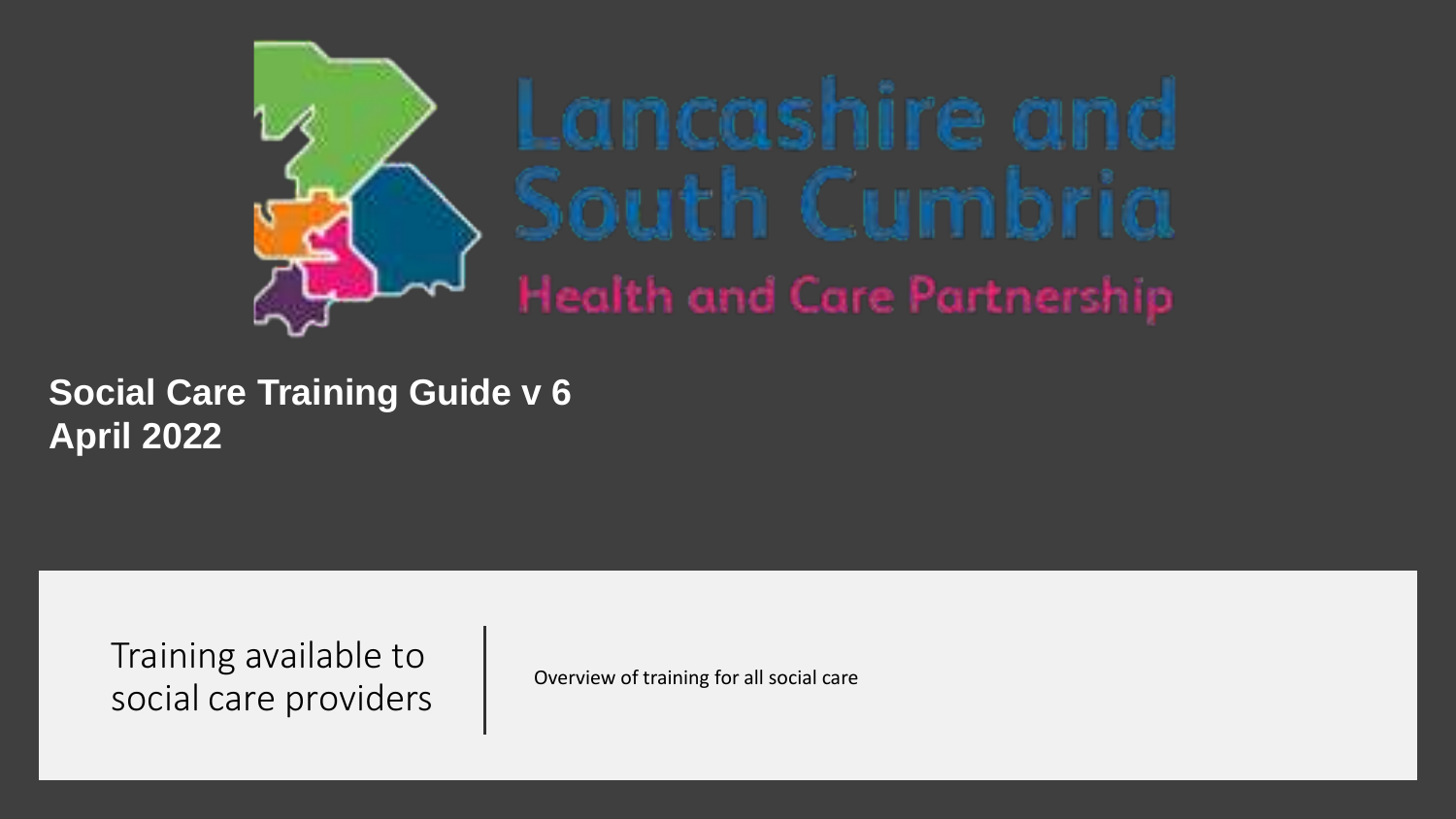Thank you





*"Without your care and dedication, so many people would literally be left out of society. Thank you for your contribution for those who need someone!"*

(Message from our thankyou wall)

A Thank You Care Wall has been created to raise awareness of the outstanding contributions staff make in caring for people across Lancashire and South Cumbria. Read more thankyou messages (and add your own) here:

- Via a dedicated Digital Thanking Wall hosted on TAP's social thanking platform: [www.thankandpraise.com/thankingwall/lsc](http://www.thankandpraise.com/thankingwall/lsc)
- Via TAP's free App available from Google Play Store and Apple App Store simply search for 'TAP Thank and Praise' and thankingwall/lsc once in the app

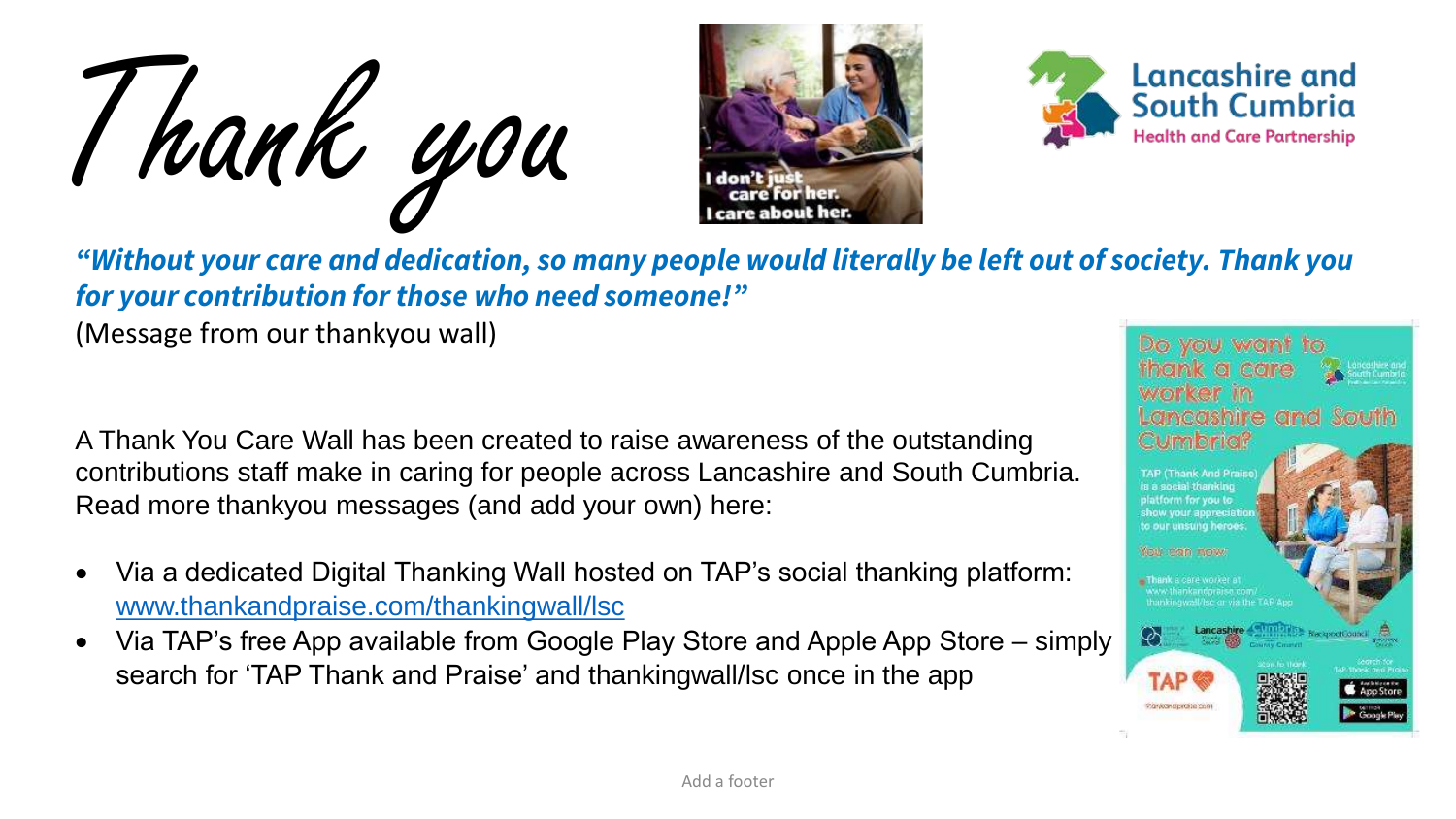#### Contents

#### Training Resources

| E-learning – General resources & COVID    | Slide $4 & 5$ |
|-------------------------------------------|---------------|
| <b>Video Resources</b>                    | Slide 6 & 7   |
| <b>Oral Health</b>                        | Slide 8       |
| React to Red – Pressure Ulcer prevention  | Slide 9       |
| <b>Diabetes</b>                           | Slide 10      |
| Frailty                                   | Slide 11      |
| <b>Falls Prevention</b>                   | Slide 12      |
| <b>Advance Care Planning</b>              | Slide 13      |
| Delirium                                  | Slide 14      |
| <b>Infection Prevention &amp; Control</b> | Slide 15      |
| Safeguarding Adults                       | Slide 16      |
| <b>Mental Capacity Act</b>                | Slide 17      |
| <b>Testing and Mental Capacity Act</b>    | Slide 18      |
| <b>RESTORE2</b>                           | Slide 19      |
| <b>Hydration</b>                          | Slide 20      |
| <b>Nutrition</b>                          | Slide 21      |

| Slide 4 & 5             |
|-------------------------|
| Slide 6 & 7             |
| Slide 8                 |
| Slide 9                 |
| Slide 10                |
| Slide 11                |
| Slide 12                |
| Slide 13                |
| Slide 14                |
| Slide 15                |
| Slide 16                |
| Slide 17                |
| Slide 18                |
| Slide 19                |
| Slide 20                |
| $\bigcap$ 1<br>$C$ iala |



| <b>Medications Training</b>                                     | Slide 22 |  |
|-----------------------------------------------------------------|----------|--|
| <b>Volunteers Training</b>                                      | Slide 23 |  |
| <b>End of Life Training</b>                                     | Slide 24 |  |
| <b>Clinical Risk Assessment</b>                                 | Slide 25 |  |
| <b>BAME Staff Risk Assessment</b>                               | Slide 26 |  |
| Training courses with fees $-$                                  | Slide 27 |  |
| Mental Health First Aid, Care Certificate, Moving and Handling, |          |  |
| Managing Challenging Behaviours, Teleswallowing, Stocks Hall    |          |  |
| Local colleges offer                                            | Slide 28 |  |
| Apprenticeships                                                 | Slide 29 |  |
| <b>NECS Capacity Tracker</b>                                    | Slide 30 |  |
| <b>Skills for Care Webinars</b>                                 | Slide 31 |  |
| <b>Getting your COVID Vaccine</b>                               | Slide 32 |  |

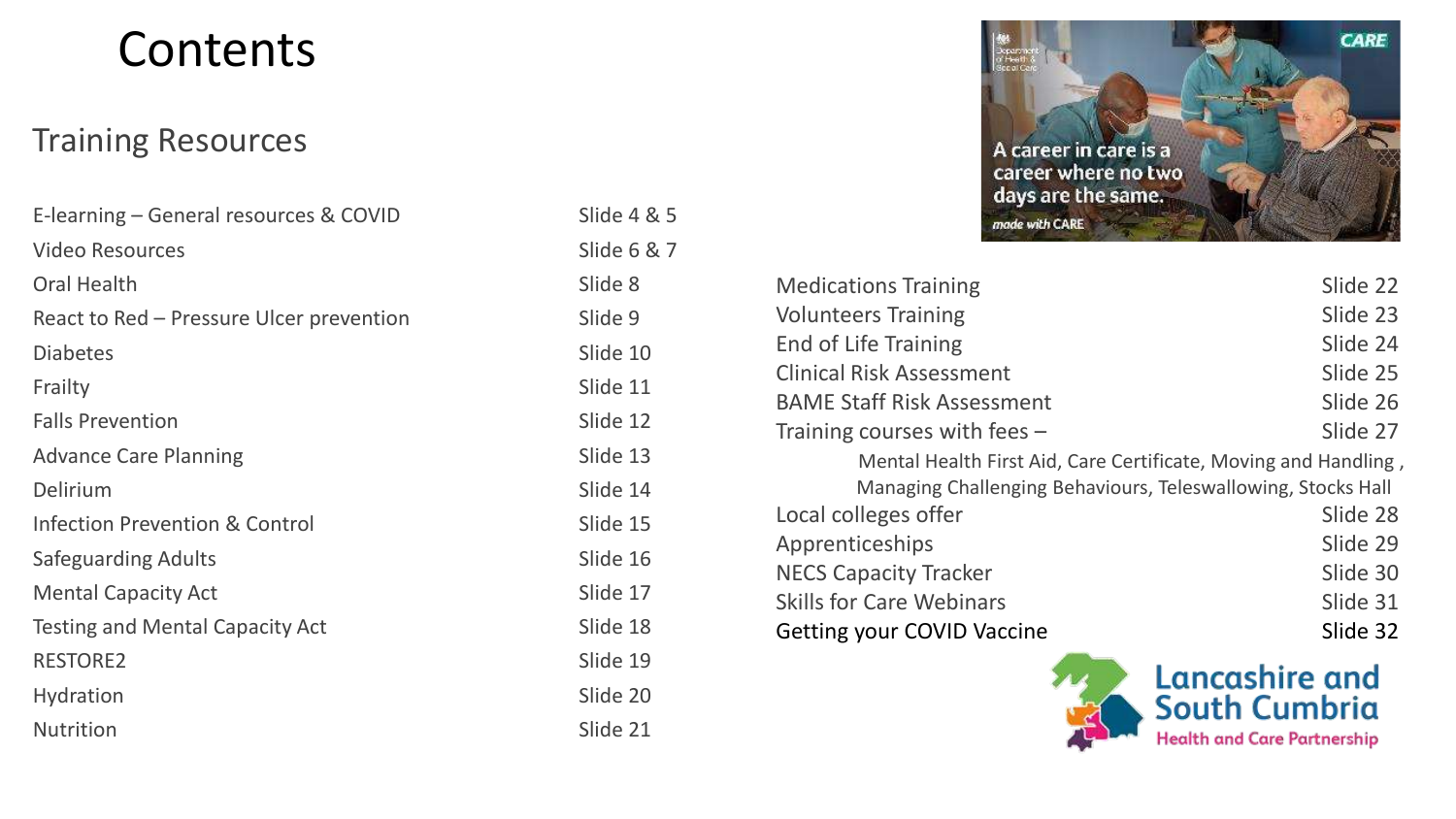## E-Learning materials:



**Health Education England e-learning programme eLfH** <https://www.e-lfh.org.uk/programmes/>

All resources are freely available to colleagues working in the NHS, independent sector, and social care. The full catalogue of over 100 e-learning materials including topics such as:

*MCA Medications dementia preventing falls end of life care improving mouth care care certificate hydration management and leadership skills continence safeguarding*

**Skills for Care** have e-learning resources, guides and a wealth of information regarding the learning and development of your staff, to look at the resources available click here: <https://www.skillsforcare.org.uk/Learning-development/Learning-and-development.aspx>

**Social Care Institute for Excellence** has online latest information and training for social care staff, sorted by topic.

#### **Free e-learning courses**

- [Infection control](https://mailing.scie.org.uk/4O5-7J0IF-27YHIO-4K1K5X-1/c.aspx)
- **[Safeguarding](https://mailing.scie.org.uk/4O5-7J0IF-27YHIO-4K1K5Y-1/c.aspx)**
- [Dementia](https://mailing.scie.org.uk/4O5-7J0IF-27YHIO-4K1K5Z-1/c.aspx)
- **[Domestic violence and abuse](https://mailing.scie.org.uk/4O5-7J0IF-27YHIO-4K1K61-1/c.aspx)**
- [Autism and learning disabilities](https://mailing.scie.org.uk/4O5-7J0IF-27YHIO-4K1K5U-1/c.aspx)

#### **CPD-accredited paid-for courses**

[Care Certificate course](https://mailing.scie.org.uk/4O5-7AJ59-27YHIO-4DTW5L-1/c.aspx) [Special educational needs and disability \(SEND\)](https://mailing.scie.org.uk/4O5-7AJ59-27YHIO-4DTW5W-1/c.aspx)  course [Mental Capacity Act course](https://mailing.scie.org.uk/4O5-7AJ59-27YHIO-4DTW5X-1/c.aspx) [Deprivation of Liberty Safeguards course](https://mailing.scie.org.uk/4O5-7AJ59-27YHIO-4DTW5Y-1/c.aspx) [Tackling child sexual exploitation](https://mailing.scie.org.uk/4O5-7AJ59-27YHIO-4DTW5Z-1/c.aspx) [Safeguarding adults course](https://mailing.scie.org.uk/4O5-7AJ59-27YHIO-4DTW60-1/c.aspx)

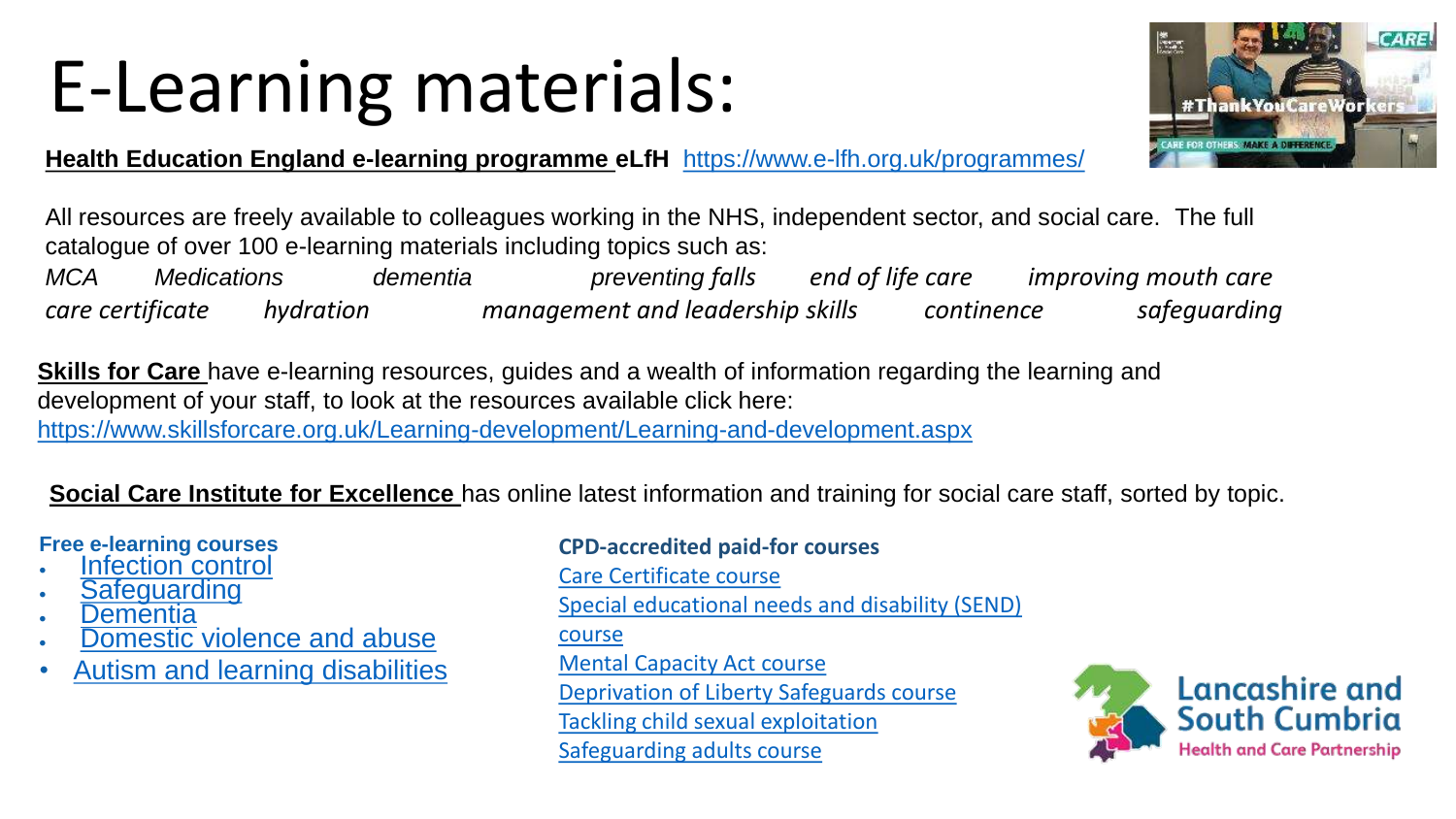# E-Learning – COVID 19

Free online training materials have been developed to support care staff:

#### **Health Education England e-learning programme**

All resources are freely available to colleagues working in the NHS, independent sector, and social care. There are modules on returning to work, end of life care for people with Covid-19 and advice on staff wellbeing. <https://portal.e-lfh.org.uk/Component/Details/604722>

The **Queens Nursing Institute** developed a comprehensive set of resources for nurses adapting to working in new settings as a result of Covid-19, including induction checklists and rapid training resources for working in Care Homes.

<https://www.qni.org.uk/nursing-in-the-community/care-home-nurses-network/coronavirus-information-centre/>

**Skills for Care** e-learning resources including training for volunteers, existing staff, rapid induction of new staff, and training for staff who are being redeployed. [https://www.skillsforcare.org.uk/About/News/COVID-19-Essential](https://www.skillsforcare.org.uk/About/News/COVID-19-Essential-training.aspx)training.aspx

Skills for Care through the pandemic have offered fully funded essential training to the care sector, this is available through any of 12 endorsed training providers, one of which is Access Skills, this covers 8 modules – details are found here: https://www.skillsforcare.org.uk/About/News/COVID-19-Essential-

training.aspx?utm\_source=Website&utm\_medium=Homepage%20box&utm\_samping=Essentishire and al%20Training?utm\_source=Webpage%20&utm\_medium=Tracking%20Link&utm\_campaign=Essentiath Cumbria Training%20



#ThankYouCareWorkers

**ARE FOR OTHERS. MAKE A DIFFERENCE** hank

**CARE**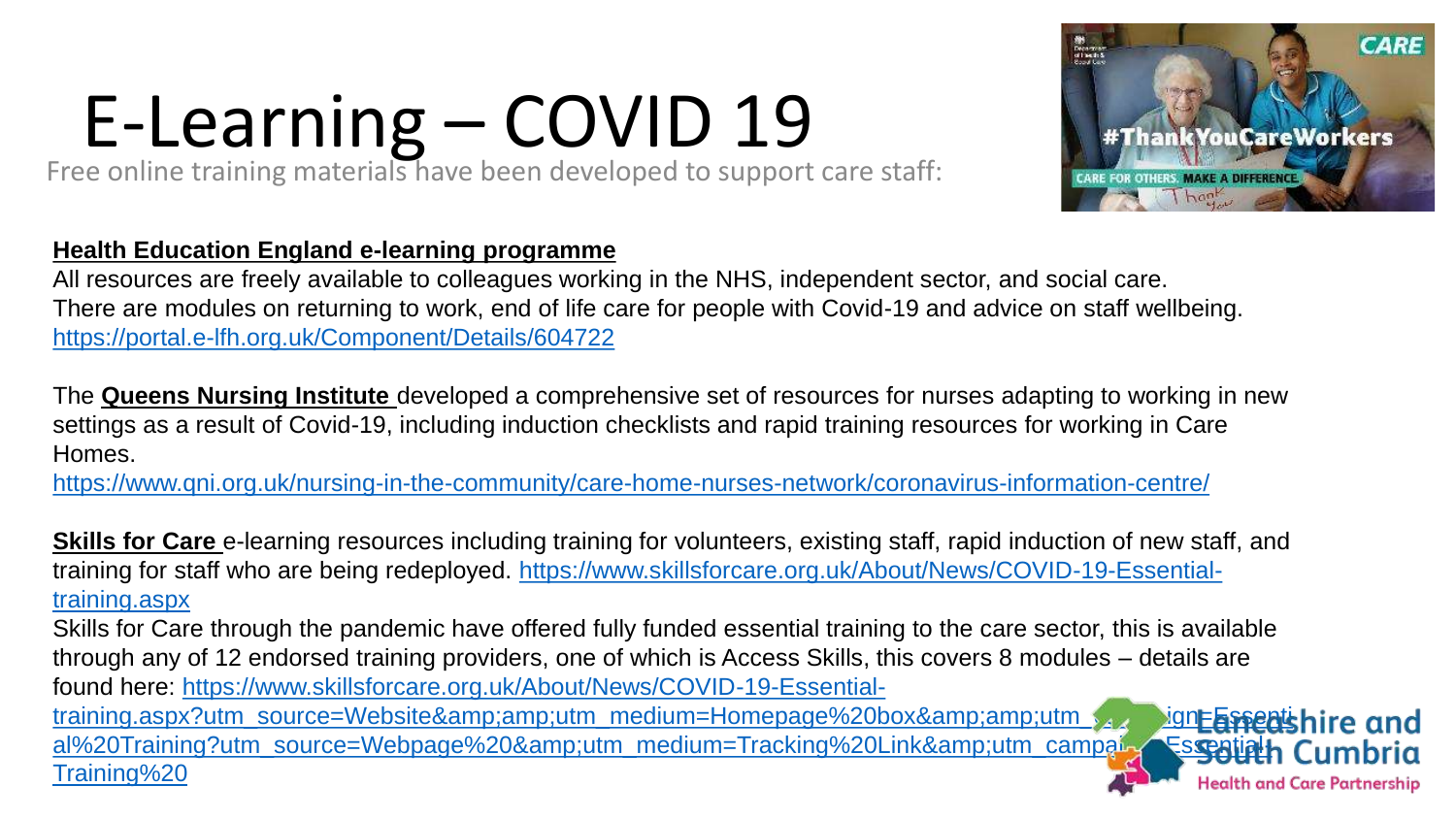### Video resources:



1. A series of short videos (around 3 minutes each) describe how to take measurements from residents correctly (such as blood pressure and oxygen saturation), spot the soft signs of deterioration, and prevent the spread of infection.

#### <https://www.youtube.com/playlist?list=PLrVQaAxyJE3cJ1fB9K2poc9pXn7b9WcQg>

| 1. Introduction to serious illness for carers            | https://youtu.be/A6sg0mkcJIY |
|----------------------------------------------------------|------------------------------|
| 2. Preventing the spread of infection                    | https://youtu.be/ZSV8eW5FwF8 |
| 3. Soft signs of deterioration                           | https://youtu.be/7gMo13z3BYI |
| 4. NEWS What is it?                                      | https://youtu.be/S-KWnrsOw8M |
| 5. Measuring the respiratory rate                        | https://youtu.be/ccKGzZXNKYs |
| 6. Measuring oxygen saturation                           | https://youtu.be/QabKghrtXps |
| 7. Measuring blood pressure                              | https://youtu.be/G8QkaAyqatE |
| 8. Measuring the heart rate                              | https://youtu.be/v4NrClgA8Nk |
| 9. Measuring level of alertness                          | https://youtu.be/mo1DCAJddkQ |
| 10. How to measure temperature                           | https://youtu.be/UxE6J9YBxqs |
| 11. Calculating and recording a NEWS score               | https://youtu.be/ellPesGSMmA |
| 12. Structured communication and escalation              | https://youtu.be/Ki0BX61xhdw |
| 13. Treatment escalation plans and resuscitation         | https://youtu.be/vXrRp7AW5E4 |
| 14. Recognising deterioration with a learning disability | https://youtu.be/vSWCPza8dCU |

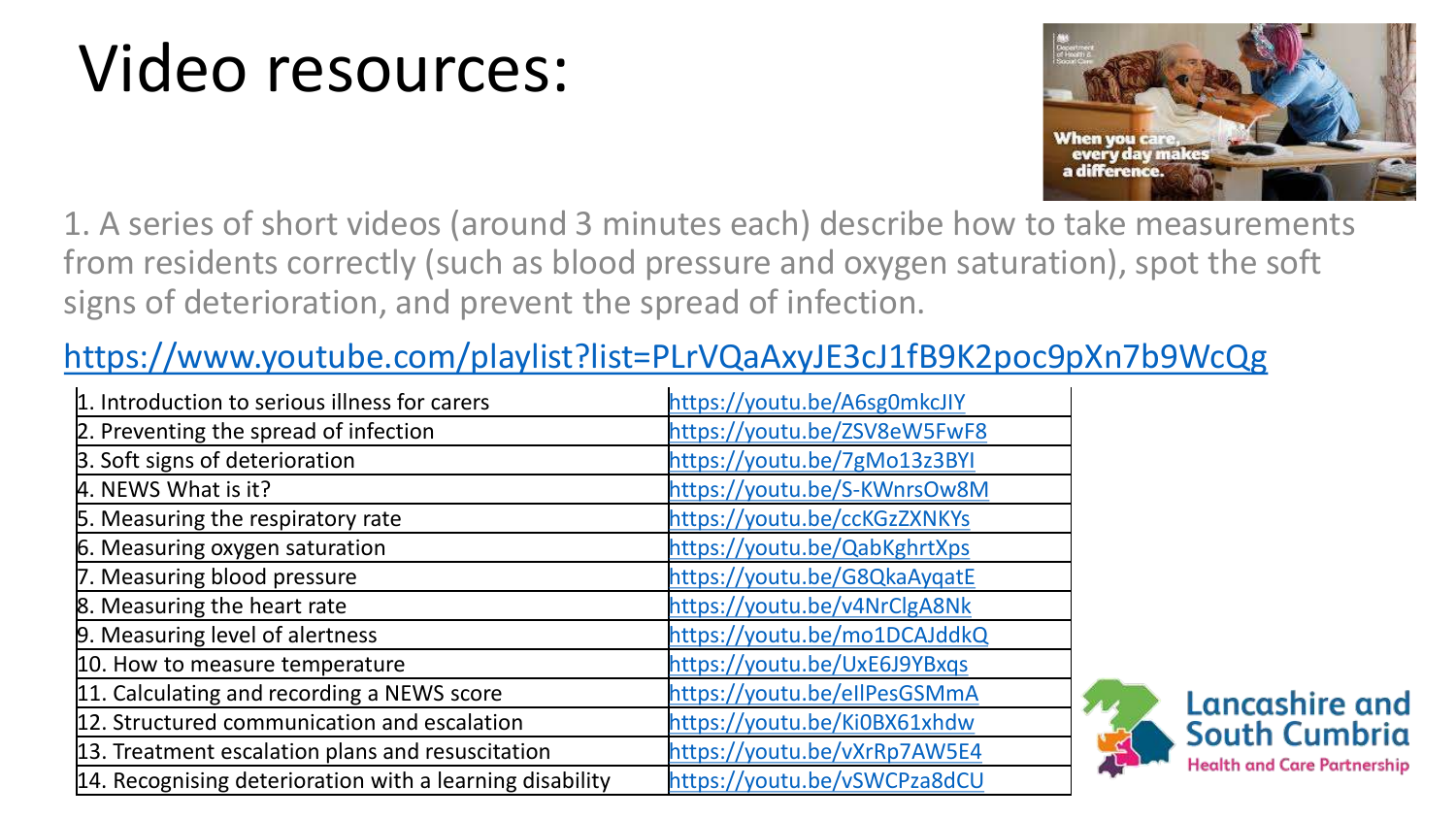### Video resources:



The following short videos also support care staff:

- 2. Is your resident unwell?: <https://vimeo.com/436597620>
- 3. Caring for people with COVID:<https://vimeo.com/423176181>
- 4. PPE: GAME On:<https://vimeo.com/408471512>
- 5. Pulse Oximeters: <https://vimeo.com/425543209>
- 6. How to perform a swab test: <https://www.youtube.com/watch?v=1l0jcv37WzI>
- 7. Avoiding E coli view [This short film](https://nhs.us12.list-manage.com/track/click?u=4b362f64a3513dfb21bad5872&id=bfec89b7cd&e=40dd04e762)

8. Recovery from COVID 19 advice for non clinical staff <https://vimeo.com/423176181/8abd9b5422>

9. How to keep indoor spaces ventilated <https://vimeo.com/479780008/cb6c43b496>

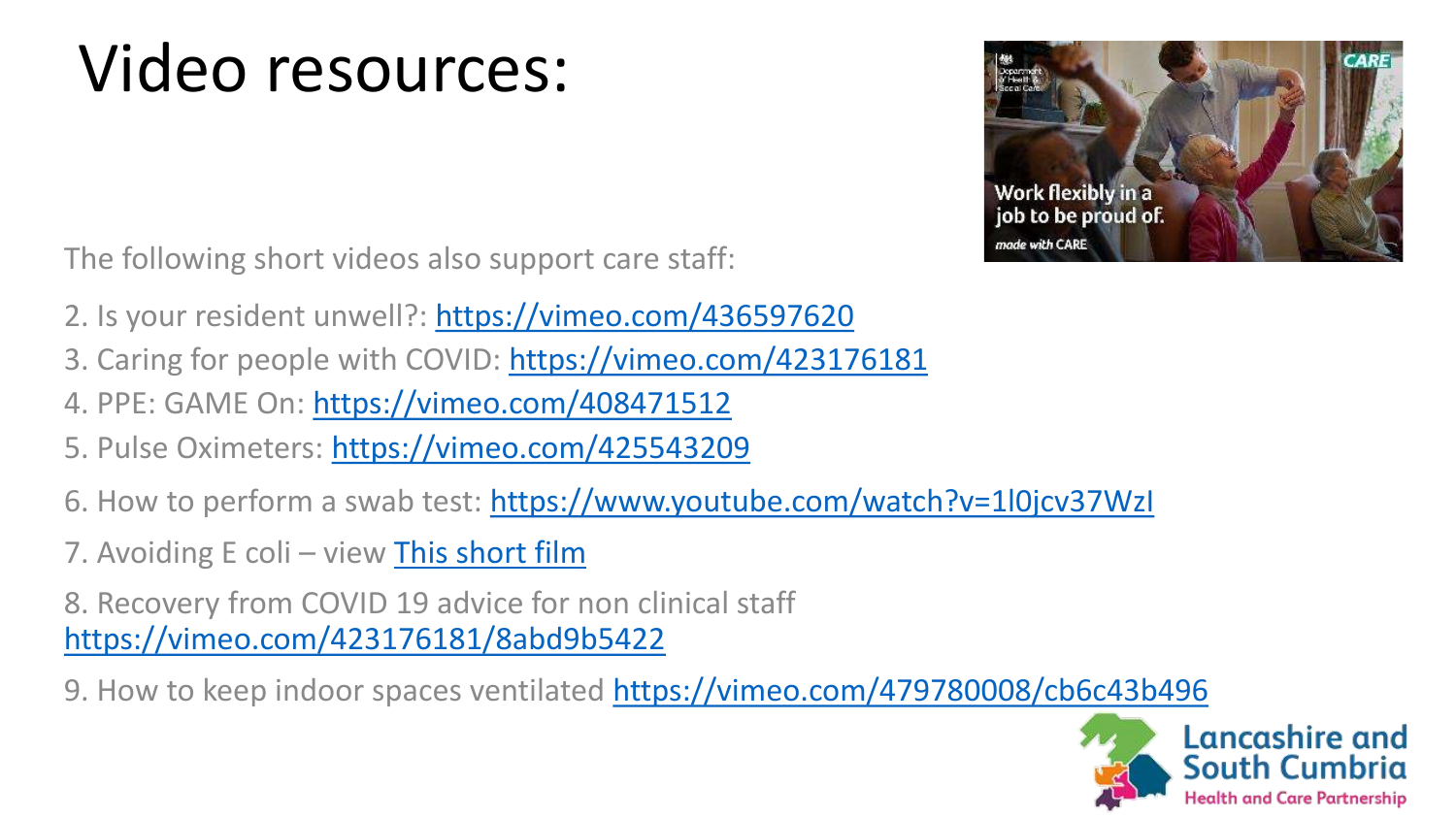### Oral Health





The Greater Manchester Training Hub have an on-line free training package - supporting the delivery of mouth care in a community and residential care home settings

This training will help care settings be CQC compliant, in line with NICE Guidance & Standards (NG48 & QS151) Direct link to the Mouth Care Matters in the Community training package:

<https://www.gmthub.co.uk/dentistry/mouth-care-matters-in-the-community>

Skills for Care fund oral care as follows:

Level 2 Certificate Oral Care for Health and Social Care 603/6251/0 170 TQUK £300 For more details please see the website;

**Overview of Workforce Development Funding**

[https://www.skillsforcare.org.uk/Learning-development/Funding/Workforce-Development-Fund/Workforce-](https://www.skillsforcare.org.uk/Learning-development/Funding/Workforce-Development-Fund/Workforce-Development-Fund.aspx)Development-Fund.aspx

**What can be funded**



[https://www.skillsforcare.org.uk/Documents/Learning-and-development/Funding/Workforce-Development-](https://www.skillsforcare.org.uk/Documents/Learning-and-development/Funding/Workforce-Development-Fund/2021-22/Funded-qualifications-and-learning-programmes-2021-22.pdf)Fund/2021-22/Funded-qualifications-and-learning-programmes-2021-22.pdf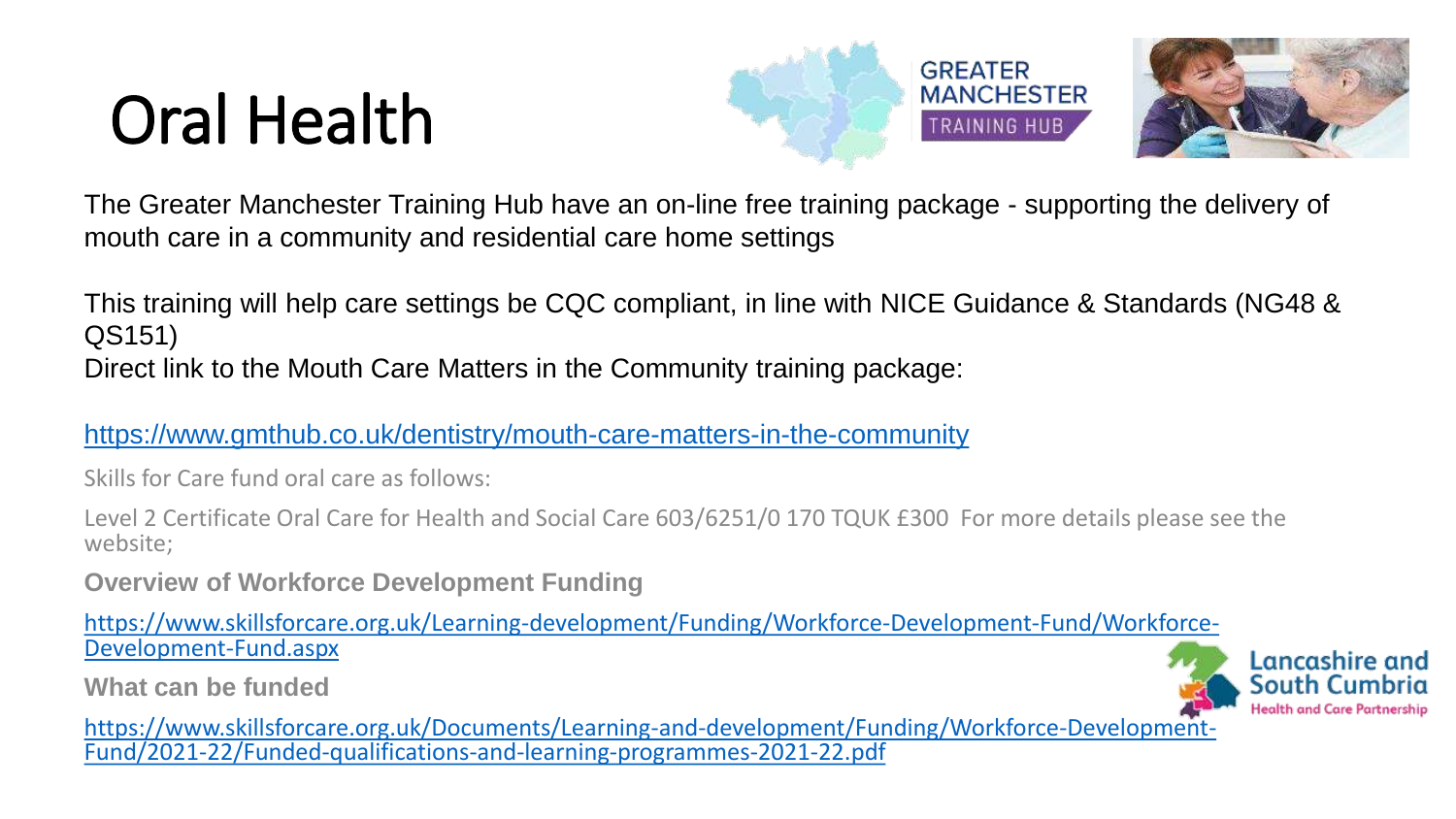### React to Red Pressure Ulcer Prevention



React to Red is a resource to support the prevention of pressure ulcers in care homes and in the community.

React to Red e learning training link- [Title \(nwyhelearning.nhs.uk\)](https://www.nwyhelearning.nhs.uk/elearning/yorksandhumber/shared/React2Red/RTR_HTML/index.html)

This module is a complete resource with a training pack and video guide regarding pressure ulcers, it will take approximately 50-60 minutes to complete.

This e-learning package has been adapted from the React to Red Pressure Ulcer Prevention Training Pack developed by Nottinghamshire Health Care NHS Foundation Trust and originally funded by Bassetlaw Clinical Commissioning Group.

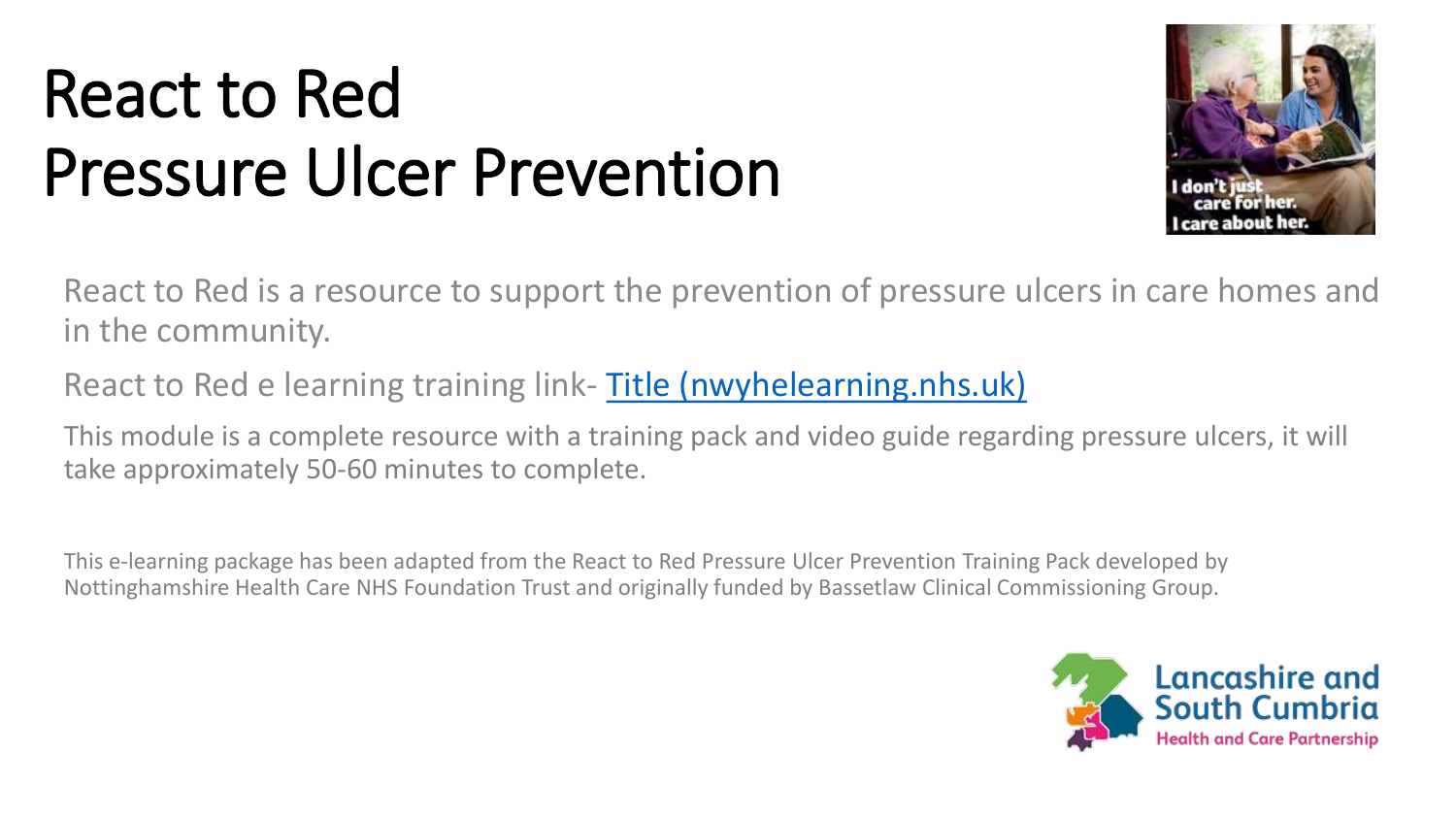

# Diabetes online training

**Online training diabetes programme for Care Homes**

This programme has been developed for **individuals who support people living with diabetes in either a care home or home care environment in the UK,** such as care home staff and community care teams, including **registered nurses and nonregistered practitioners (HCAs) and Social Care workers**

Sanofi have announced a national online training diabetes programme for Care Homes which aims to:

•Support the correct storage dosing and administration of insulin.

•Reduce hospital admissions due to diabetes.

•Reduce the number of GP and ambulance call outs relating to diabetes.

•Reduce the number of insulin errors in care homes.

•Increase the number of staff within these areas with insulin delegation responsibilities.

•Reduce the number of community Nurse visitations to administer insulin

It is available across the UK for registered and non registered practitioners who care for people with diabetes in care homes and in their own home.

Up to 4 places per care home per month available.

<https://www.diabetesmatters.co.uk/sanoficares.html>

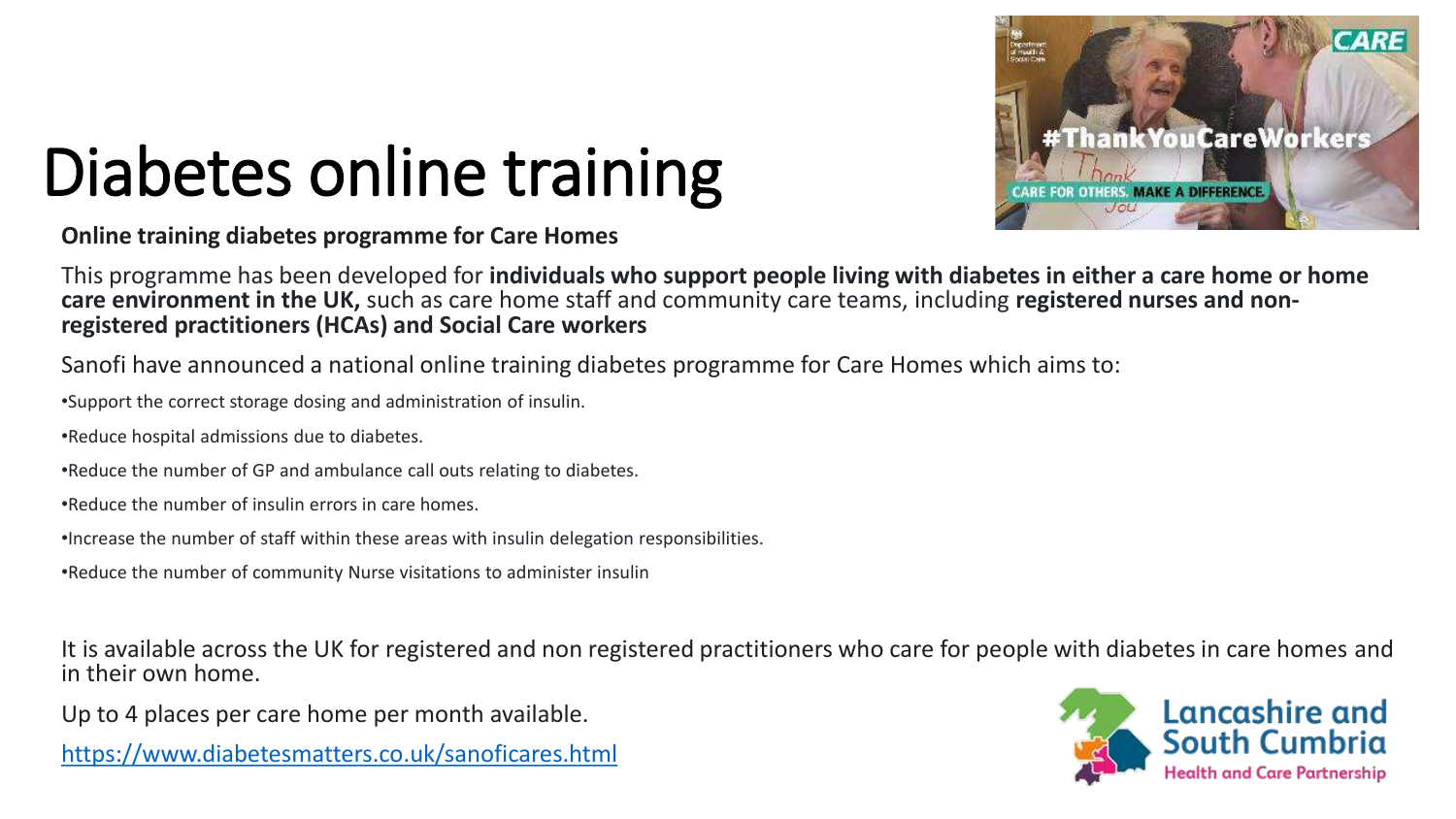

# Frailty e-learning

This is an e-learning programme split into 3 tiers (1, 2a &2b) for general public, health and social care professionals respectively that is compliant with the skills for health 'Frailty core capabiities framework'. This programme offers promotion of a common language across all sectors to support embedding enhanced clinical skills and competencies in an existing workforce. This programme endorses the prerequisite to personalise care to meet the needs of individuals living with varying degrees of frailty to support improved health outcomes.

<https://www.e-lfh.org.uk/programmes/frailty/>

During 2020/21, work on frailty screening resources continued and a best practice screening for social care toolkit has been developed in conjunction with Hampshire County Council

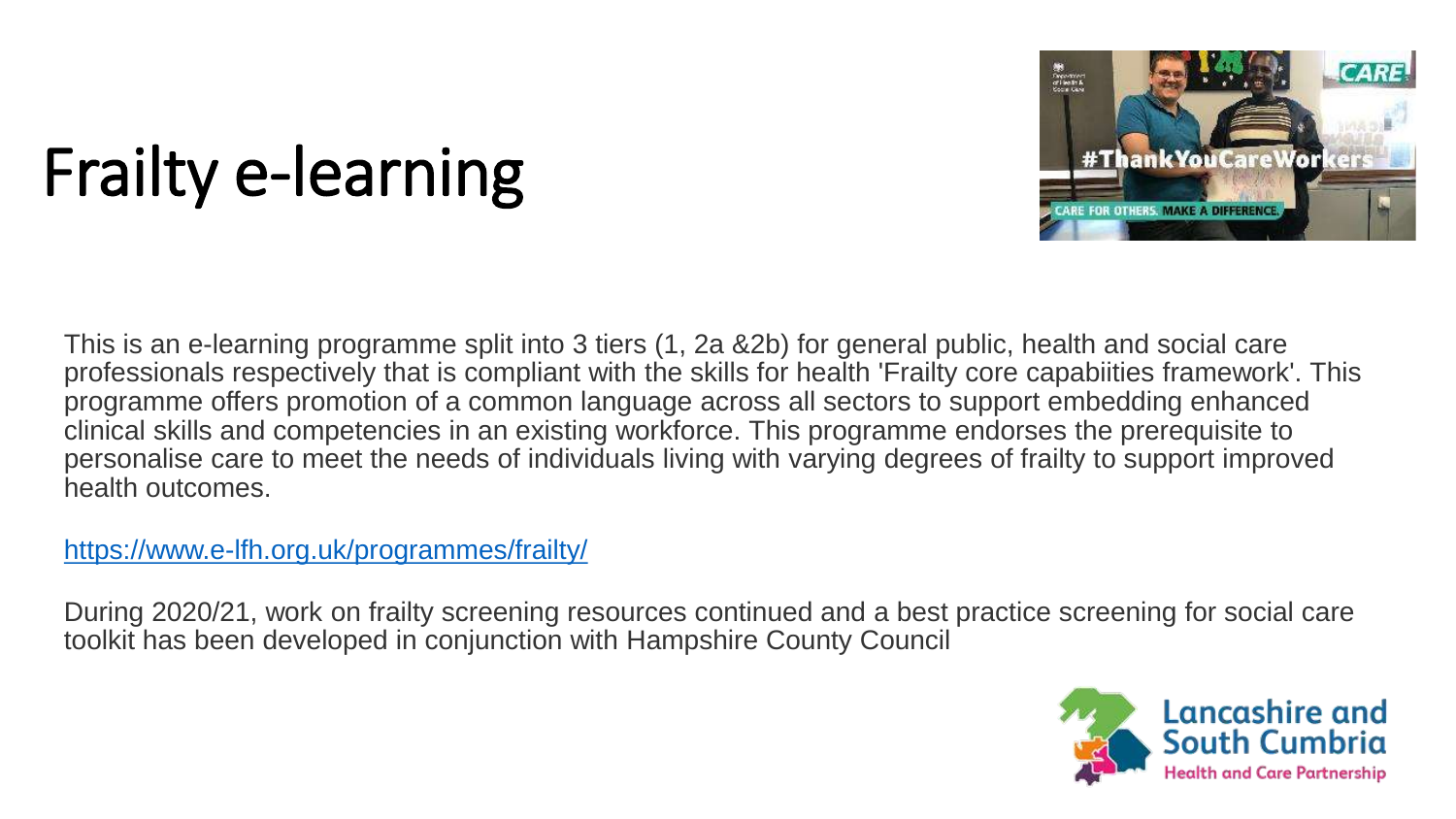# Falls Prevention Training



Free online training called "Freda's fall" on: e-LfH Hub <https://portal.e-lfh.org.uk/Search>

Paid for falls prevention training can be found on: <https://www.skillsplatform.org/search?keywords=falls+prevention>

You can also click on the guides and toolkits below:



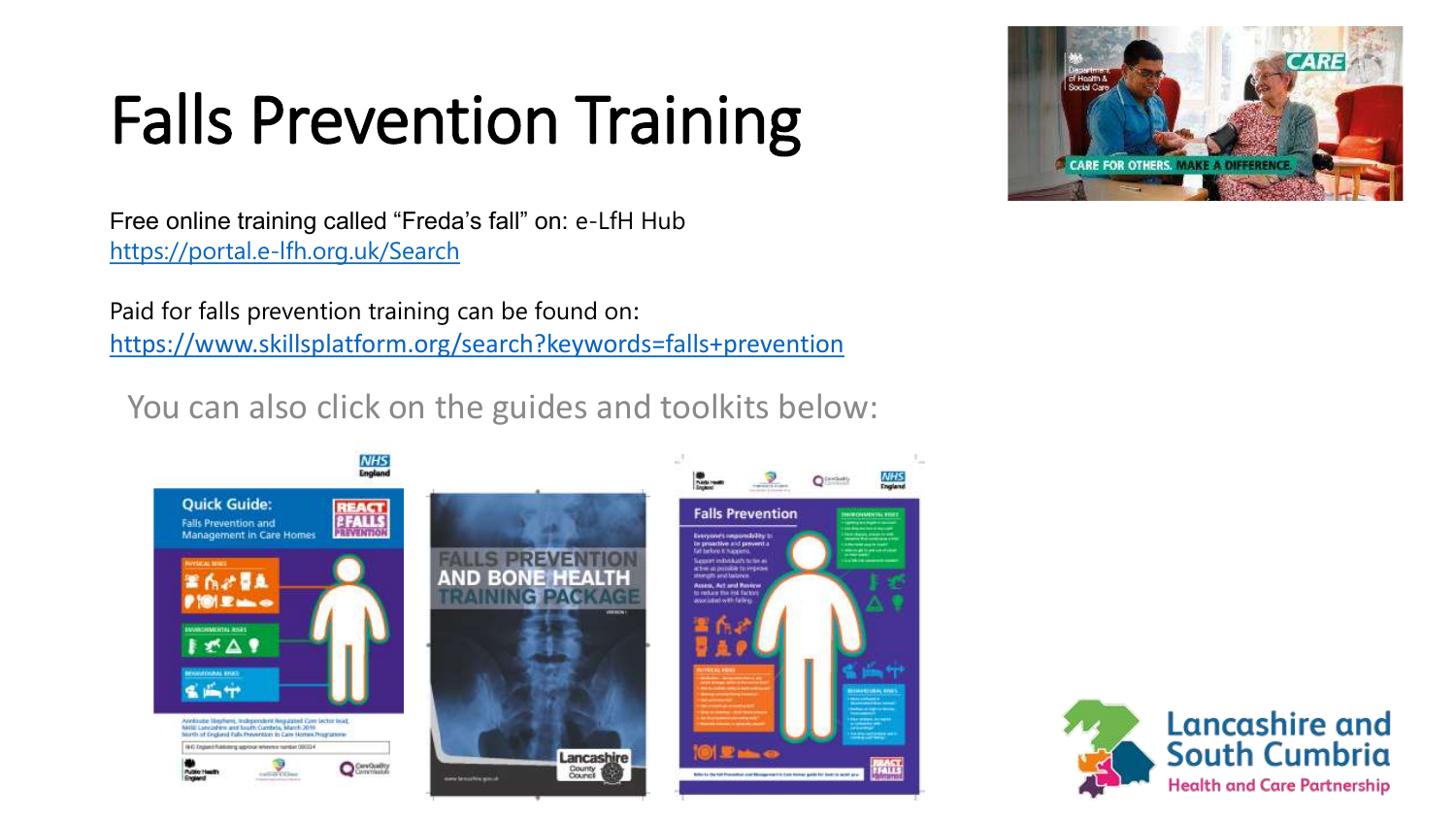



#### **Advance Care Planning and Communication Skills**

- Are you required to have conversations with clients and those important to them about their care?
- Do you support clientss and those important to them to start to think about their care as they become less well?
- Are you interested in learning more about Advance Care Planning ?
- Do you want to gain more skills and knowledge around Advanced Care Planning – then this course is for you.

Places are available for health and social care staff to attend this free, one day course as part of a new and innovative programme being run across Lancashire & South Cumbria

**Wednesday 22nd June 2022**

#### **Venue**: **MS Teams Time: 9.30am to 15.30pm Dates:**

**Tuesday 18th January 2022 Tuesday 12th July 2022 Thursday 10th February 2022 Thursday 15th September 2022 Wednesday 23rd March 2022 Wednesday 5th October 2022 Tuesday 12th April 2022 Tuesday 15th November 2022 Thursday 12th May 2022 Thursday 15th December 2022**

#### **To Book: Email: [Vivienne.trott1@nhs.net](mailto:Vivienne.trott1@nhs.net)**







Greater Manchester and Eastern Cheshire **Strategic Clinical Networks**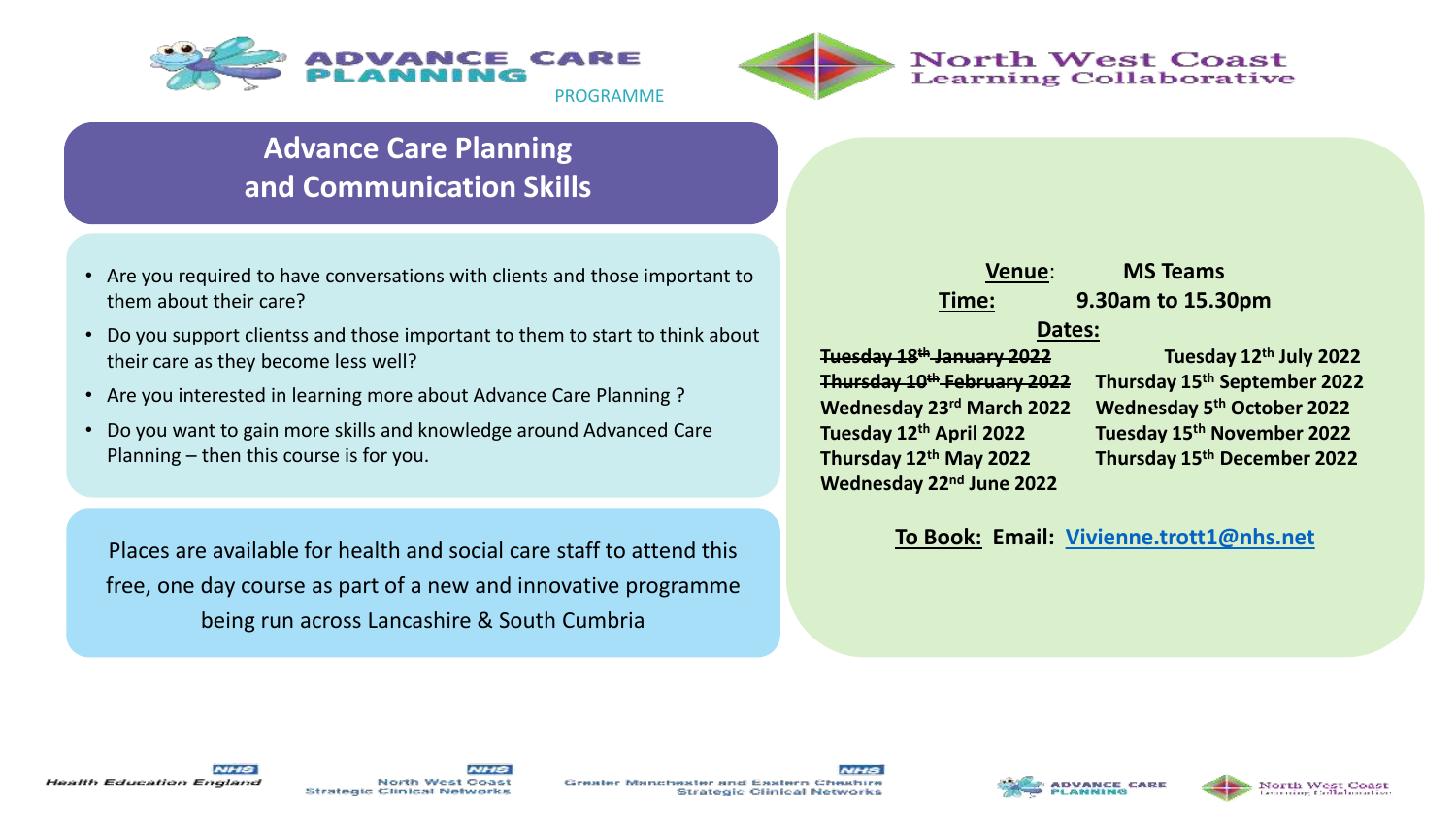# Deliruim Training



What is Delirium? Delirium is a condition where people have increased confusion, changes in thinking and a reduced attention span. Symptoms can develop quickly and often fluctuate during the day.

Who gets delirium? It can happen to anyone but there are some things that put a person at higher risk of it. These include: Older age, Hearing and sight loss, A diagnosis of dementia, Having a lot of other health problems, Being in hospital with a broken hip or serious illness.

Delirium is also known as 'acute confusion'. It is treatable - but if it is undetected then it can be a life threatening

#### You can click on the e-learning and video guides below:

#### [THINK DELIRIUM e-learning](https://portal.e-lfh.org.uk/LearningContent/Launch/664995)

West Yorkshire & Harrogate Partnership produced some free awareness raising materials and E-[Learning: West Yorkshire and Harrogate Partnership :: Raising Awareness and Training of Delirium](https://www.wypartnership.co.uk/our-priorities/mental-health/mental-health/dementia/raising-awareness-and-training-delirium)  (wypartnership.co.uk)

[Film 3 -](https://drive.google.com/file/d/1CBsMfy5l_NnToQqFZOKYVWEsOuRn_-Y4/view?usp=sharing) Grace = A scenario set in a care home. Grace (elderly lady) is in a care home and over the last 2 weeks she has been falling frequently. She frequently appears to be talking to herself, sometimes loudly, but it is hard to understand what she is saying.

[Film 4](https://drive.google.com/file/d/1jqJjYyiGWSqQGkvdkW4qagg_I66yFkEH/view?usp=sharing) – Eric = A scenario in a domiciliary care setting. Eric (older man, mild dementia) lives alone in a sheltered flat and his domiciliary carer, who knows him well, arrives for his morning visit to help get him up, washed and dressed and to have his breakfast.

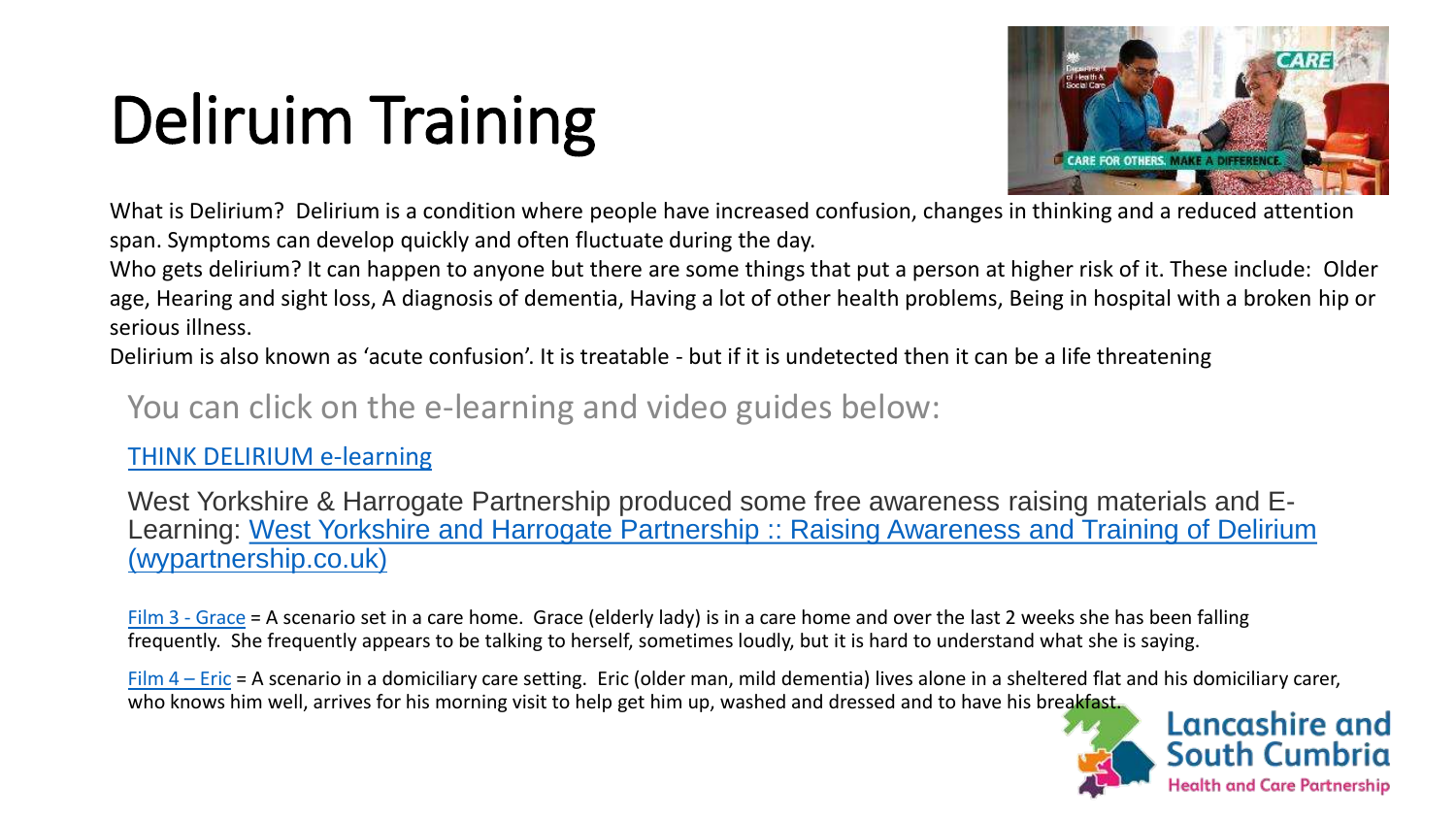# Infection Prevention & Control Training:



Training in IPC is available from your local CCG or Local Authority, for more details contact: Lancashire County Council: *infectionprevention@lancashire.gov.uk* or view the website: <http://www.lancashire.gov.uk/practitioners/health/infection-prevention-and-control.aspx> East Lancashire / Blackburn with Darwen: [laura.forsythe1@nhs.net](mailto:laura.forsythe1@nhs.net) Chorley South Ribble/Greater Preston: [rebecca.potter10@nhs.net](mailto:rebecca.potter10@nhs.net) West Lancs: [angela.clarke26@nhs.net](mailto:angela.clarke26@nhs.net) Blackpool/Fylde & Wyre: [alison.ricchiuti@nhs.net](mailto:alison.ricchiuti@nhs.net) Morecambe Bay (FAO Hannah Goldsmith): [mbccg.qst@nhs.net](mailto:mbccg.qst@nhs.net)

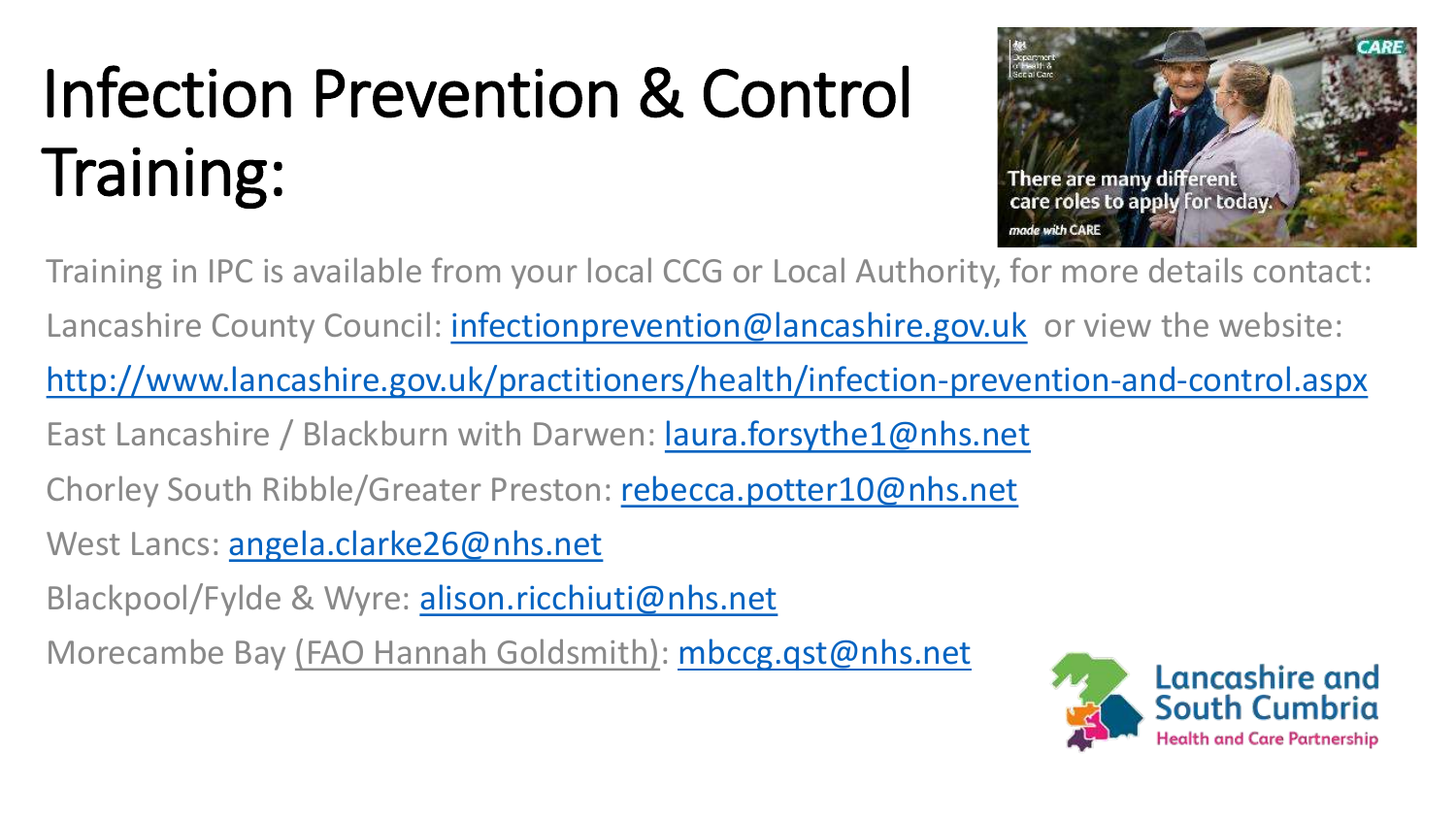### Safeguarding Adults Training Resources



Lancashire's Safeguarding Adults Board (LSAB) have a series of virtual classroom courses. *Click the following link to book all Lancashire, Blackpool and Blackburn with Darwen Virtual Training:* 

#### **[https://www.lancashiresafeguarding.org.uk/lancashire-safeguarding-adults/learning](https://www.lancashiresafeguarding.org.uk/lancashire-safeguarding-adults/learning-development/)development/**

For Blackpool Safeguarding please visit: [www.blackpoolsafeguarding.org.uk/safeguarding-training](http://www.blackpoolsafeguarding.org.uk/safeguarding-training)

For Cumbria Safeguarding Adults Board please visit:<https://www.cumbriasab.org.uk/>

Lancashire Safeguarding Adults Board adopted the 7 Minute Briefing as a method of training which is an effective way of learning and sharing information across a range of services.

[https://www.lancashiresafeguarding.org.uk/lancashire-safeguarding-adults/learning](https://www.lancashiresafeguarding.org.uk/lancashire-safeguarding-adults/learning-development/seven-minute-briefings/)development/seven-minute-briefings/

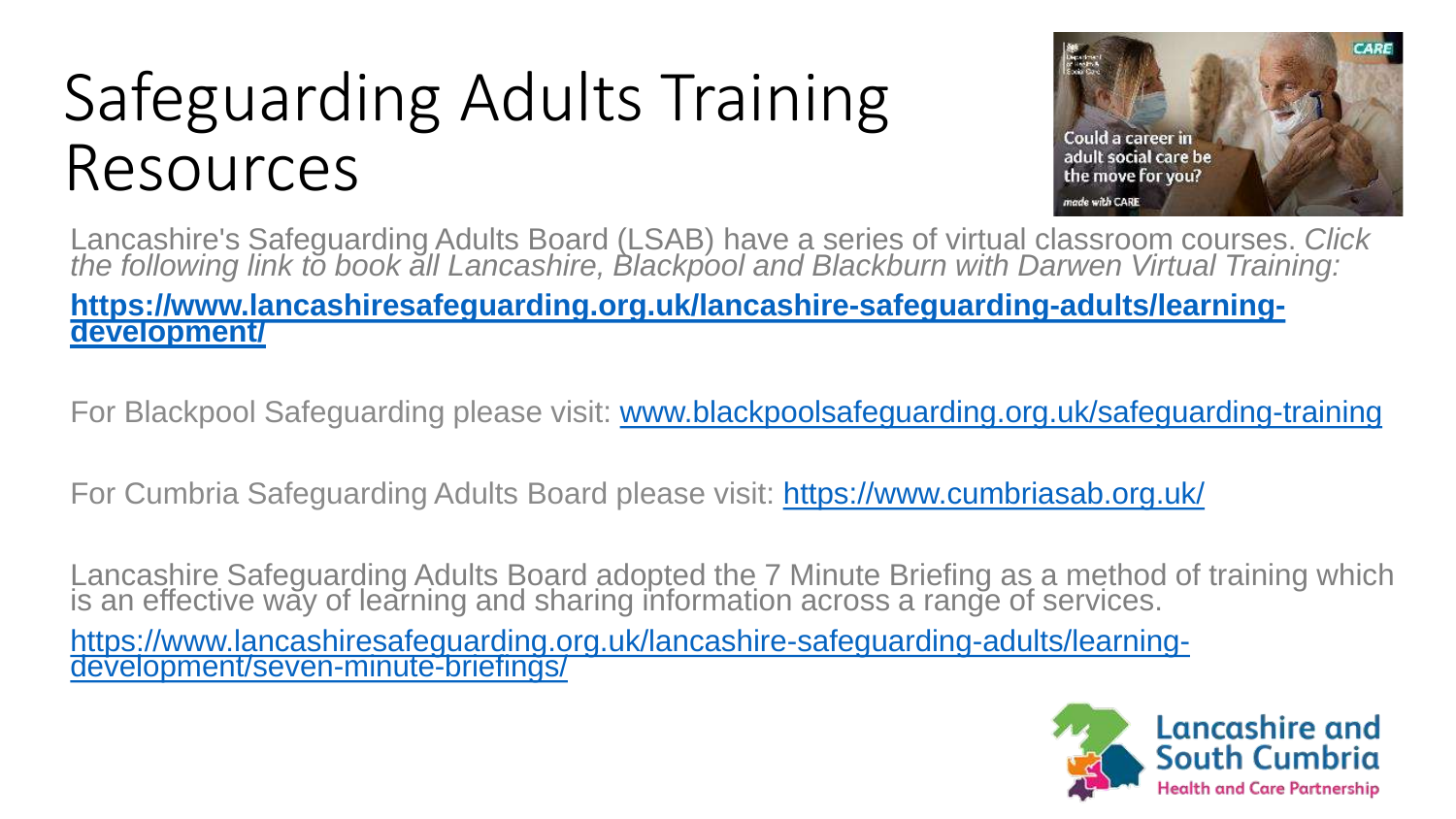

## Mental Capacity Act

Social Care Institute for Excellence (SCIE)

The Department of Health and Social Care has asked SCIE to develop a series of free webinars to support care providers to learn about important social care topics, including the Mental Capacity Act 2005

Access here <https://www.scie.org.uk/care-providers/coronavirus-covid-19/virtual-courses>

The LSAB page links to a number of best practice resources on MCA developed by the Lancashire MCA sub group members.

[https://www.lancashiresafeguarding.org.uk/lancashire-safeguarding](https://www.lancashiresafeguarding.org.uk/lancashire-safeguarding-adults/resources/mca-dols/)adults/resources/mca-dols/



**Health and Care Partnership**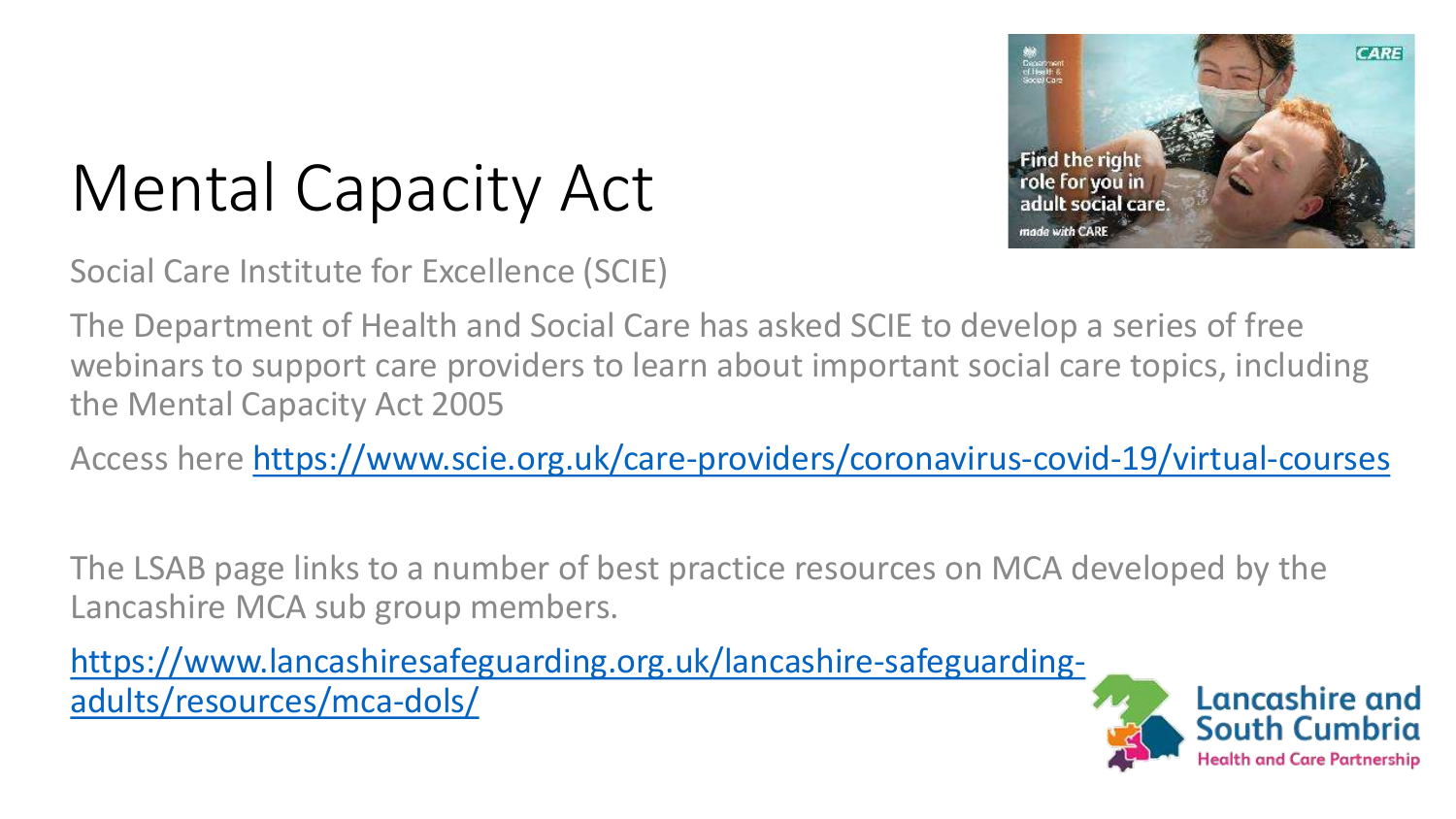## Testing and the Mental Capacity Act:



How to perform a swab test: <https://www.youtube.com/watch?v=1l0jcv37WzI>

A COVID testing webinar/training video has been produced by Kristy Atkinson, Deputy Designated professional for Safeguarding Adults and Mental Capacity Act ( Greater Preston CCG, Chorley and South Ribble CCG and West Lancashire CCG). This covers testing, MCA, the law and legal escalation.

It now sits on YouTube, you can access by following this link: [https://youtu.be/7TEiGaY8MFY](https://nhs.us12.list-manage.com/track/click?u=4b362f64a3513dfb21bad5872&id=74badae68c&e=40dd04e762)

The LSAB page below links to a number of best practice resources on MCA developed by the Lancashire MCA sub group members.

<https://www.lancashiresafeguarding.org.uk/lancashire-safeguarding-adults/resources/mca-dols/>

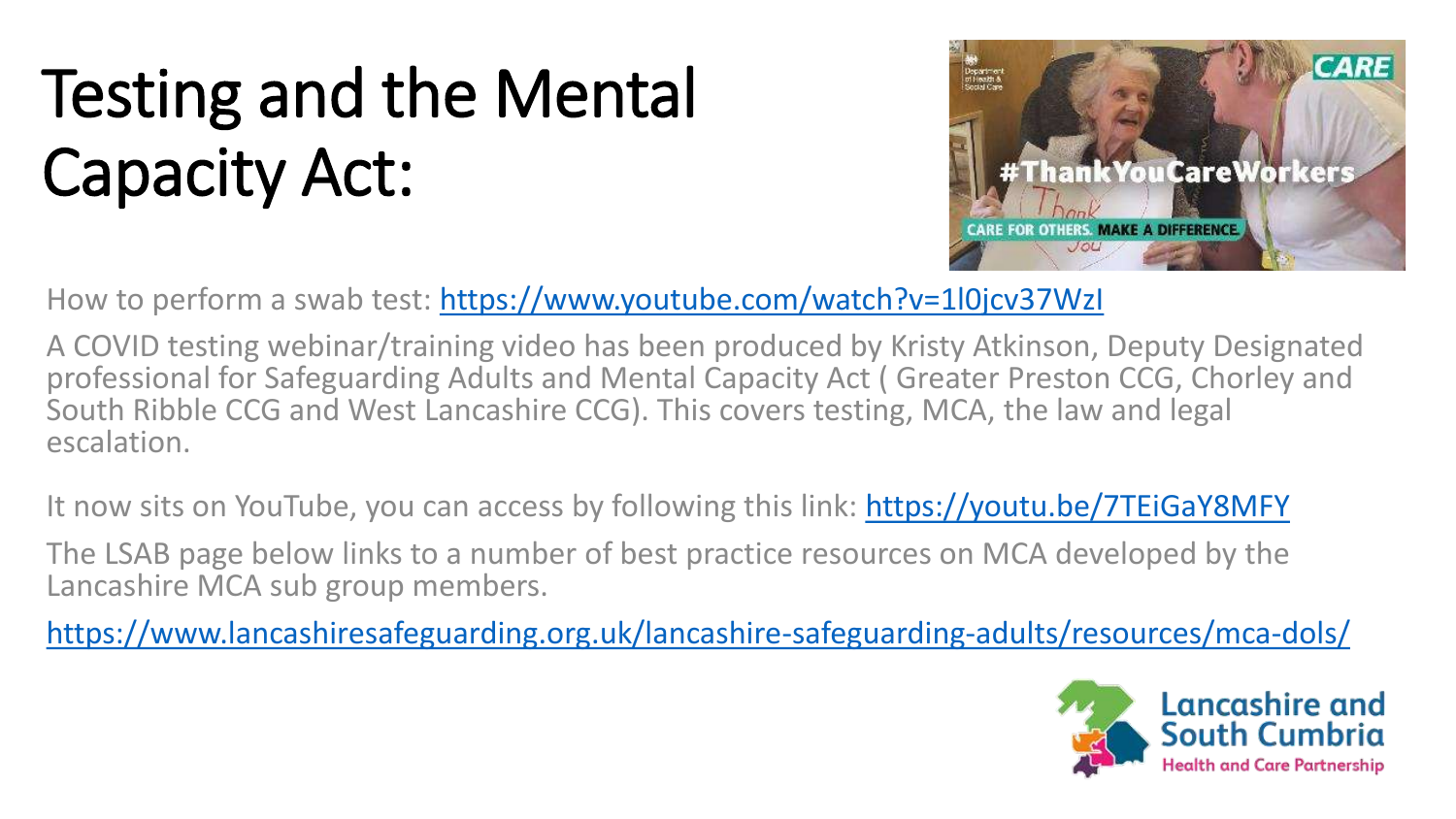#### **RESTORE2 Training - Webinars**



*Restore2 can improve care for care home residents through the early identification of deterioration. It has been endorsed and recommended for use by Care Quality Commission, Dept for Health and Social Care, NHS England, British Geriatrics Society, Learning Disabilities Mortality Review and Public Health England*

*RESTORE2 (Recognise early soft-signs, Take observations, Respond, Escalate) is a physical deterioration and escalation tool that incorporates the National Early Warning Score (NEWS2) to help care home staff recognise when a resident's condition is deteriorating.* 

*Webinars are available to provide training and support to care home staff :*

Nursing Homes and homes that take routine observations may be best placed to undertake the full Restore2 offers available (there is a weekly Restore2 webinar, bookable at the following link <https://www.eventbrite.co.uk/e/restore-2-online-training-session-tickets-103421153454> in addition to local activity underway).

Restore2 **Mini** e-learning module, developed by colleagues from the South West AHSN for care homes and providers of care in the home, the module is free to access at the following link: [https://www.bluestreamacademy.com/enquiry/index](https://eu-west-1.protection.sophos.com/?d=bluestreamacademy.com&u=aHR0cHM6Ly93d3cuYmx1ZXN0cmVhbWFjYWRlbXkuY29tL2VucXVpcnkvaW5kZXg=&i=NjA0Nzc4NjMzMmI5MDAwZTg3MGJiMmMw&t=NjZYR2JLRkZYSGVtME8zN2cva0dGUmNENVA3ZHAyais1S2tnUGJIR09yZz0=&h=1051e22dab8e446dbc2572a4c189d859)

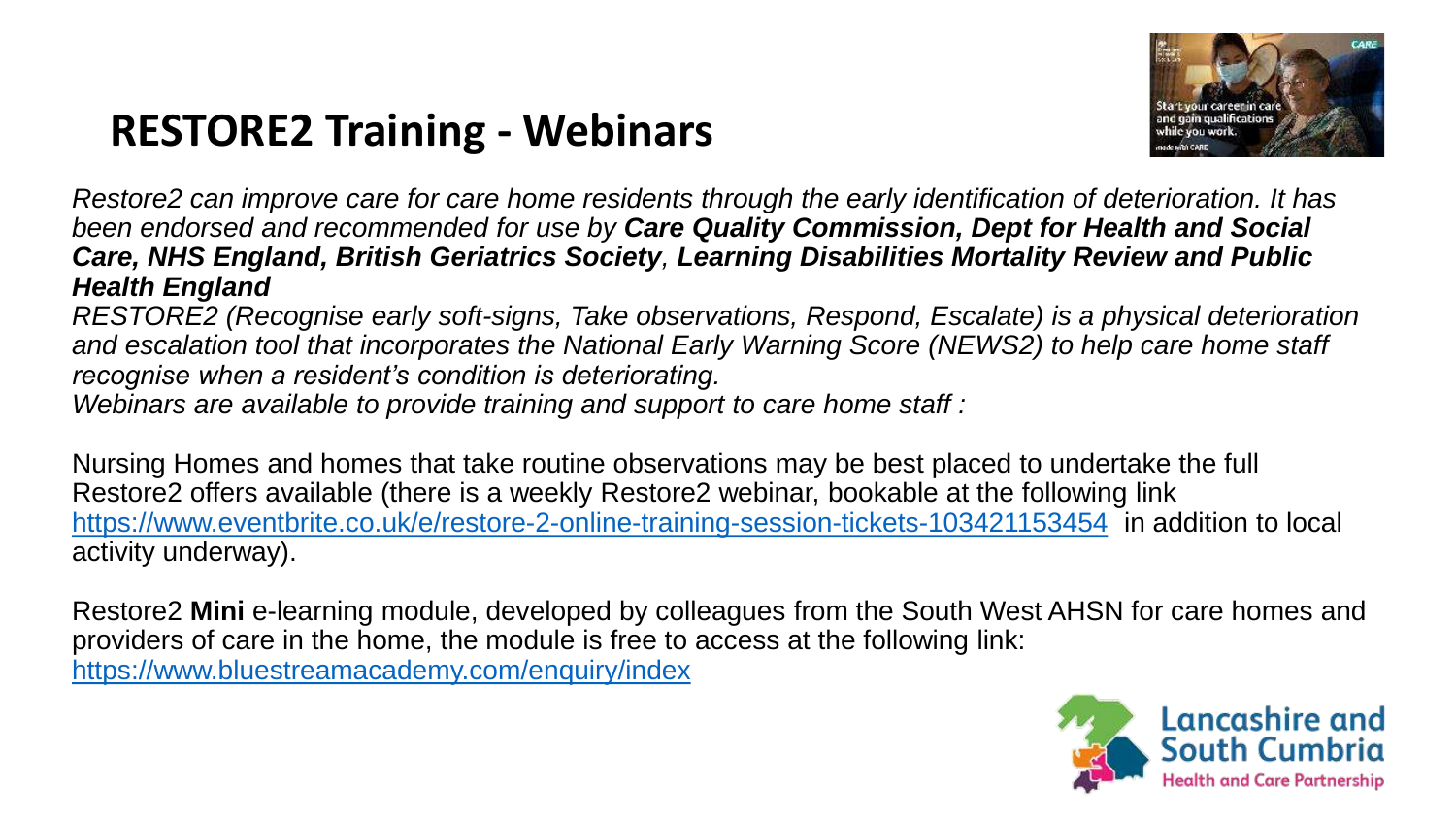#### **e-Learning for Community Carers - Hydration in Older People**



An e-learning programme has been developed to increase knowledge and confidence in assessing an older person's hydration needs and minimise the risk of poor hydration in a person-centred way.

Aimed at any person working with older people in the community, including care home staff, home carers, family carers and volunteers, the e-learning builds on the information and skills you may have already learnt and implemented from the [Care Certificate.](https://www.skillsforcare.org.uk/Developing-your-workforce/Care-Certificate/Care-Certificate.aspx)

The hydration e-learning programme is part of the *Hydration at Home toolkit* which includes resources for the general public, including a hydration leaflet and poster.

For more information and to access these resources, please visit: [https://wessexahsn.org.uk/projects/354/hydration-at](https://gbr01.safelinks.protection.outlook.com/?url=https%3A%2F%2Fwessexahsn.org.uk%2Fprojects%2F354%2Fhydration-at-home-toolkit&data=01%7C01%7Ccheryl.davies%40wessexahsn.net%7C08c127ba6c6744ceed7608d85e021325%7C83777d80488347de82e432532846a82d%7C0&sdata=u68h9CToxZcG%2BW2jF72qtOCyV51NeZXuWp%2FKiayrUlE%3D&reserved=0)home-toolkit

**Accessing the e-Learning**

For more information about the e-learning resource, including access details, please visit:

<https://www.e-lfh.org.uk/programmes/hydration-in-older-people/>

#### **Hydration Toolkit**

LSCFT have worked with care homes across Lancashire and South Cumbria to promote the hydration of residents. This link can be followed to the toolkit and resources:



<https://www.lscft.nhs.uk/hydration>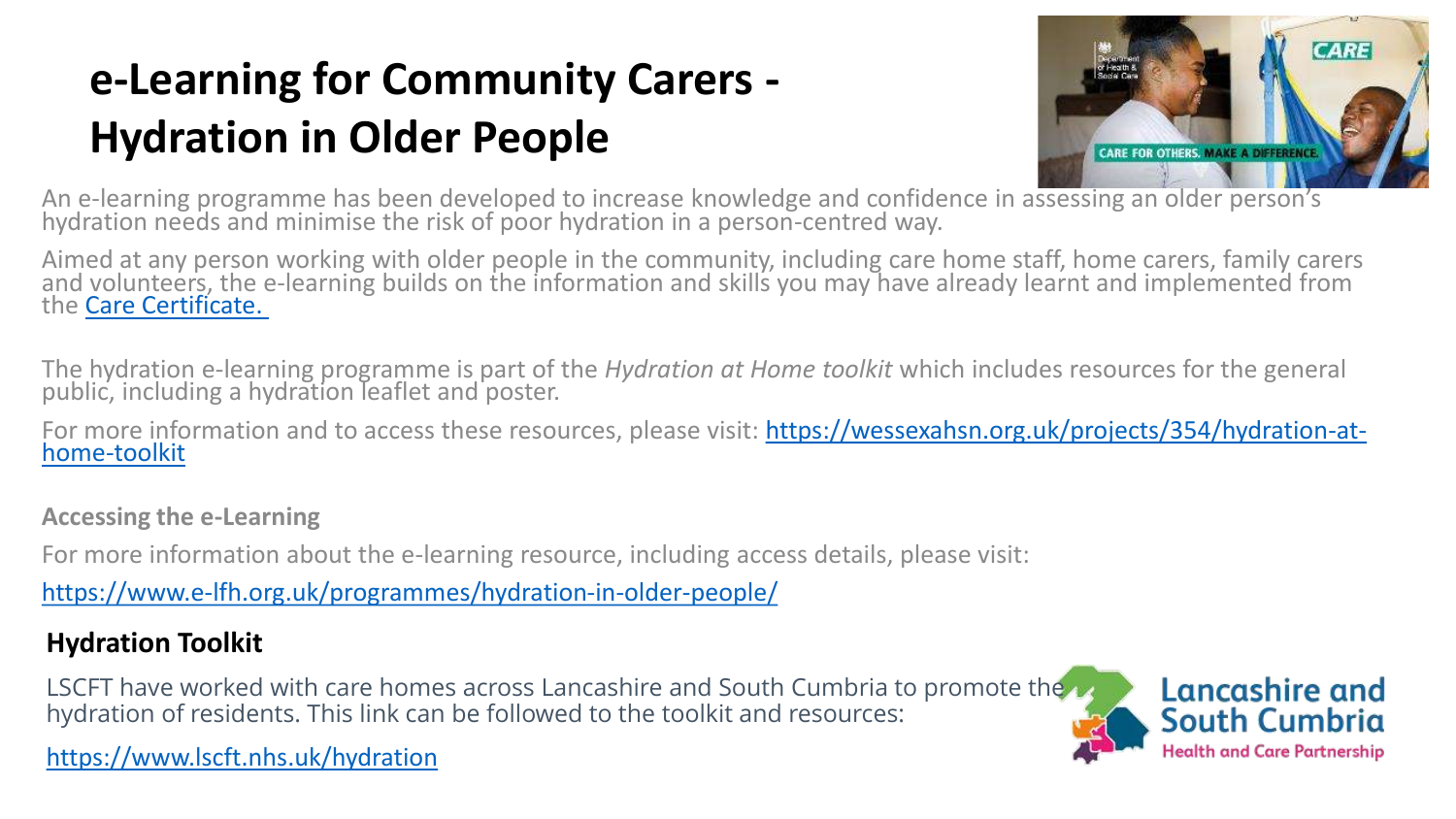### Nutrition



Community Dietetics is providing an interactive training session on the Malnutrition Universal Screening Tool (MUST). The training covers malnutrition, using the MUST, care planning and food fortification advice. The session will be ideal for staff new to working in the care setting and those wishing to refresh their knowledge of nutritional screening. There will be opportunities throughout the session to ask questions.

There is no charge for this training. To reserve your place on the training please ring 01772 644155 or

email [lcn-tr.CommunityDietitians@nhs.net.](mailto:lcn-tr.CommunityDietitians@nhs.net)

Remaining Dates for 2022 are:

20<sup>th</sup> May / 17<sup>th</sup> June / 21<sup>st</sup> July / 18<sup>th</sup> Aug / 15<sup>th</sup> Sep / 20<sup>th</sup> Oct / 17<sup>th</sup> Nov / 15<sup>th</sup> Dec

– Morning session 9.30 start, Afternooon Session 1.30 start

#### **Nutrition e-learning for carers**

**Carers UK has teamed up with Nutricia to develop this e-learning course, which aims to help carers understand the role of nutrition both for yourselves and for the person you're looking after. <https://www.carersuk.org/nutritioncourse/>**

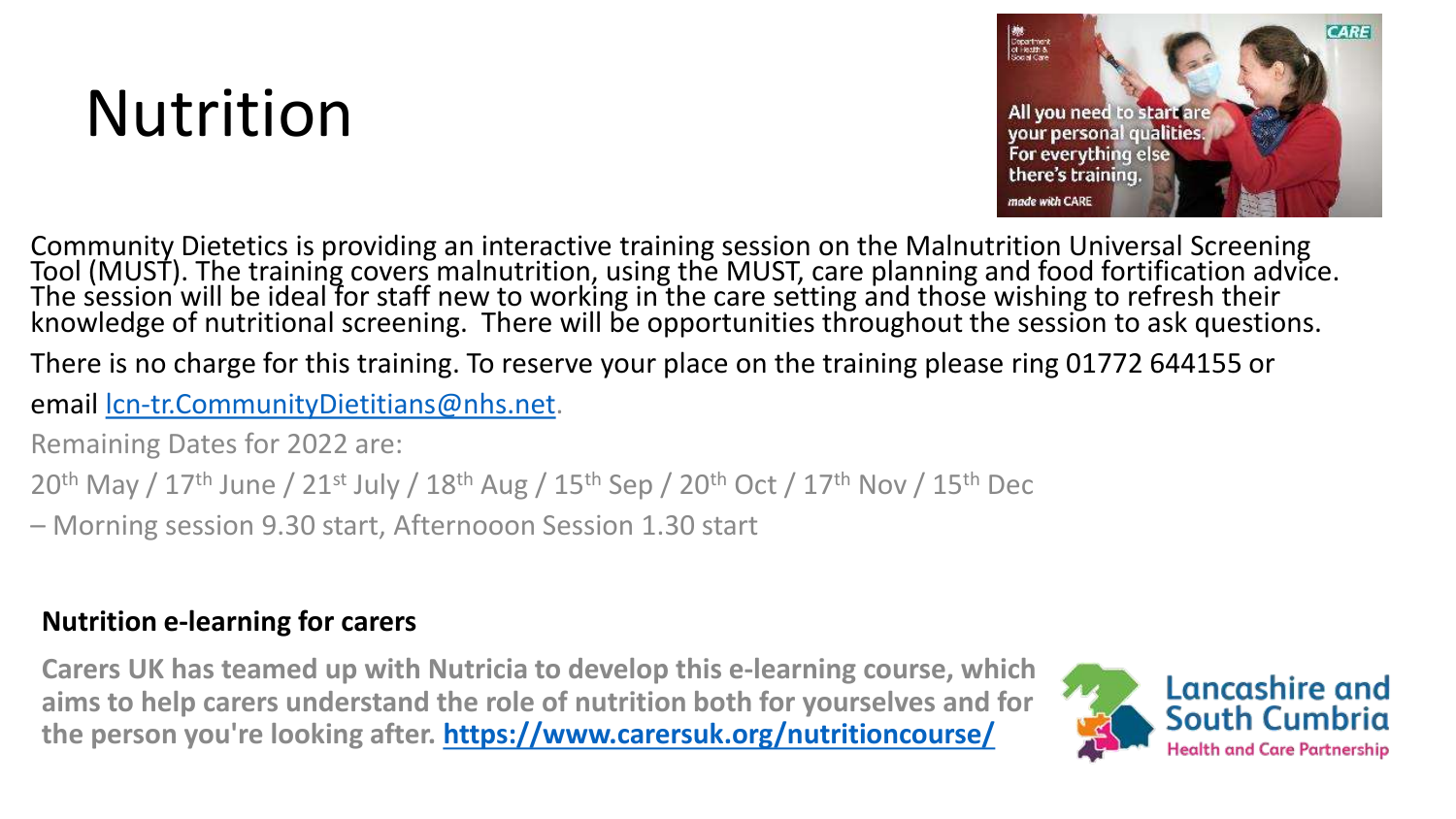## Medications Training

Healthier Lancashire and South Cumbria ICS were successful in accessing funding for all Care Providers across Lancashire and South Cumbria to access free training around medicines for all their staff.

The link to PrescQIPP is: <https://www.prescqipp.info/learning/prescqipp-e-learning/>

There are two courses for domiciliary care: Managing medicines for adults receiving social care in the community Courses 1 and 2 – these are free

There are three courses for care homes: Medicines use in care homes Course 1, 2 and 3 - most of which have been purchased on behalf of care homes by CCGs

Staff will have to register for the website and choose the CCG area they are in.

The link to the HEE e-learning is here and this is free:

<https://www.hee.nhs.uk/our-work/medicines-optimisation/training-non-registered-medicines-workforce>

There are also two pieces of guidance from NICE:

Managing medicines for adults receiving social care in the community:

[https://www.nice.org.uk/guidance/ng67/chapter/recommendations?utm\\_medium=\(other\)&utm\\_source=socialca](https://www.nice.org.uk/guidance/ng67/chapter/recommendations?utm_medium=(other)&utm_source=socialcare&utm_campaign=tpresource) re&utm\_campaign=tpresource

#### Managing medicines in care homes

https://www.nice.org.uk/guidance/sc1/chapter/1 [recommendations?utm\\_medium=\(other\)&utm\\_source=socialcare&utm\\_campaign=tpresource](https://www.nice.org.uk/guidance/sc1/chapter/1-recommendations?utm_medium=(other)&utm_source=socialcare&utm_campaign=tpresource)



**B** 

Managing medicines for adults receiving social care in the community e-learning courses

#### About PrescOIPP

PrescQIPP is a not-for-profit company which proactively helps NHS and social care pregnisations entimize their medicines related care to patients. through the delivery of rebest, accessible and evidence-based resources. We have many years experience of providing respurses and education to the NHS. Visit the Presiding websitintermation

#### About the courses

PrescQIPP is a Skills for Care endorsed provider of e-learning courses for the adult social care sector. These e-learning courses support the replementation of NICE guideline 67 Manualne medicines for adults scening social care in the

The Care Quality Commission (CQC) were stakeholders in the development. of these courses, which are CPD accredited and carry endorsement statements from the National Institute for Health and Care Excellence **DUCE** 

#### Course access

The Managing medicines for adults receiving social care in the community courses are available for care providers in our area.

#### How to access the course.

- . If you do not already have an account, register on the PressQIPP + InscriminateDate Please select the correct local organisation when registering as this will ensure you're provided with the correct access.
- · Log into the Prescript P e-learning platform
- · Find the course and select 'Access course'.

www.prescripp.info | Company no. 9854012

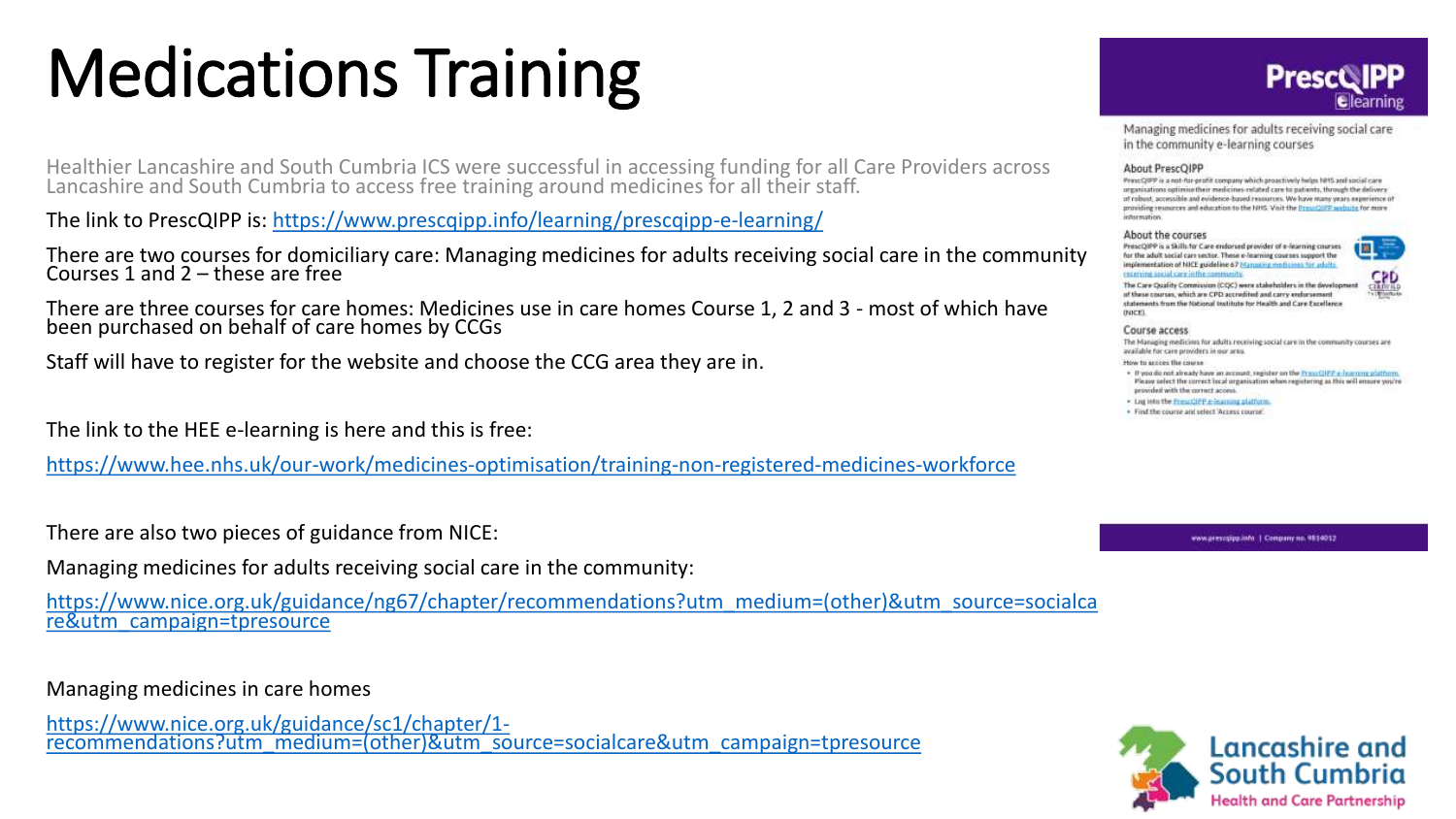### Volunteering Learning Programme

This programme is freely available to all volunteers and includes elearning resources for volunteers that have been designed by volunteers. The [programme supports completion of the National Volunteer Certificate \(NVC\) and also links to wider learning via the](https://volunteerlearning.community/) National Learning Hub for Volunteering.

Click on the link below to access the training:

Volunteer Learning - elearning [for healthcare \(e-lfh.org.uk\)](https://www.e-lfh.org.uk/programmes/volunteer-learning/)

The six core standards include content that all volunteers are encouraged to achieve when starting as a volunteer:

The standards are:

•[Your role and responsibility](https://www.e-lfh.org.uk/wp-content/uploads/2021/04/NVC-Standard-1.pdf)

•[Communication](https://www.e-lfh.org.uk/wp-content/uploads/2021/04/NVC-Standard-2.pdf)

- •[Respect for Everyone \(Equality Diversity and Inclusion\)](https://www.e-lfh.org.uk/wp-content/uploads/2021/04/NVC-Standard-3.pdf)
- •[Safeguarding \(Adults and Children\)](https://www.e-lfh.org.uk/wp-content/uploads/2021/04/NVC-Standard-4.pdf)
- •[Mental Health, Dementia and Learning Disability](https://www.e-lfh.org.uk/wp-content/uploads/2021/04/NVC-Standard-5.pdf)
- •[Health and Safety](https://www.e-lfh.org.uk/wp-content/uploads/2021/04/NVC-Standard-6.pdf)



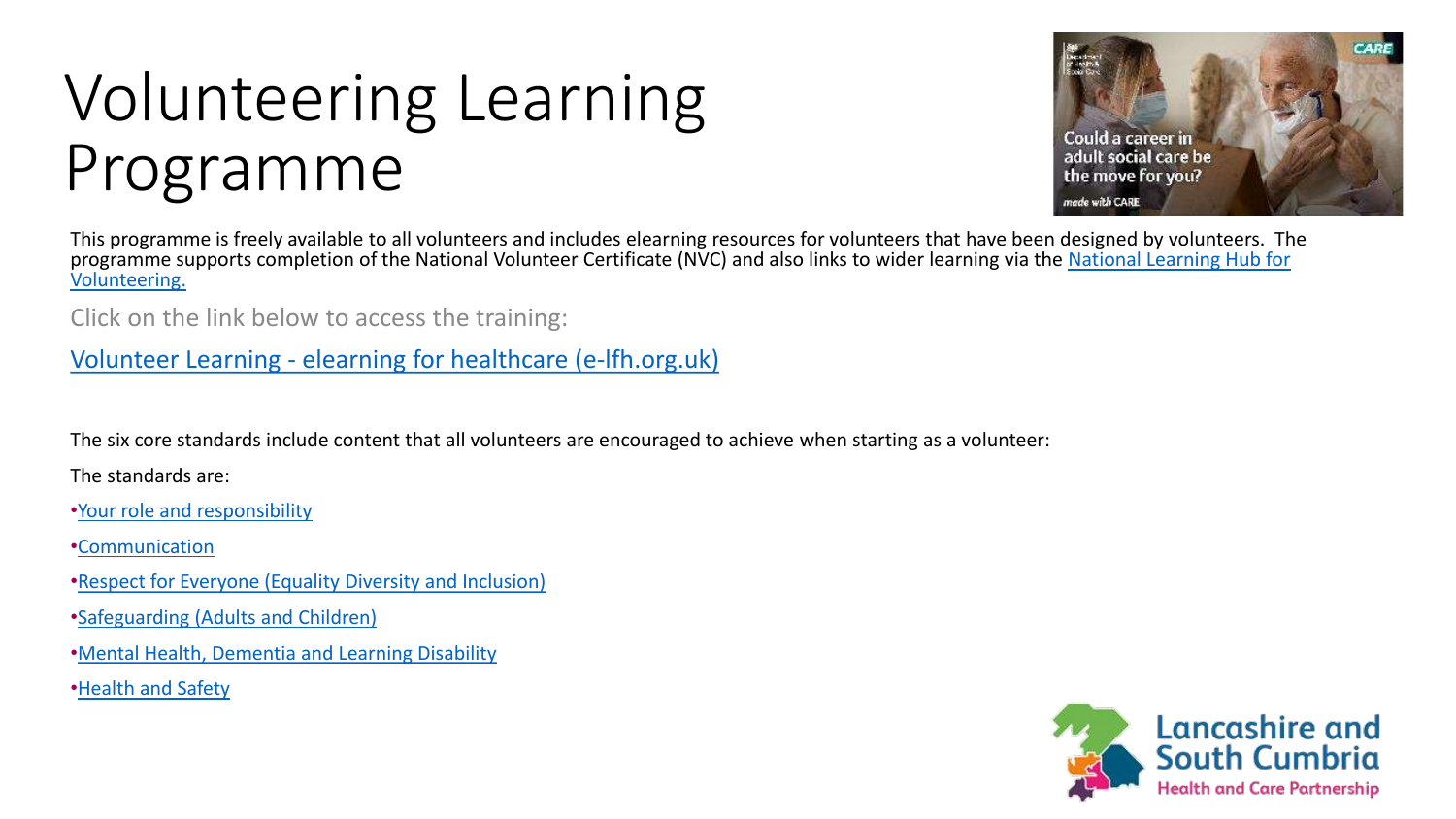# End of Life Care & Training



Training in end of life care is sometimes free of charge to care providers and is available from your local hospices For more details contact:

Chorley South Ribble/Greater Preston: St Catherines Hospice training: Library - [St Catherine's Hospice \(stcatherines.co.uk\)](https://www.stcatherines.co.uk/library/?resource_category=34) East Lancashire / Blackburn with Darwen: Pendleside Hospice:<https://www.pendleside.org.uk/> East Lancs Hospice: <https://eastlancshospice.org.uk/education> West Lancs: Queenscourt Hospice<https://www.queenscourt.org.uk/index.php/education/education-centre.html> Blackpool/Fylde & Wyre: Trinity Hospice <https://www.trinityhospice.co.uk/education/health-and-social-care-professionals/> Morecambe Bay:

St John's Hospice, <https://www.sjhospice.org.uk/education/>

St Mary's Hospice: <https://www.stmaryshospice.org.uk/>

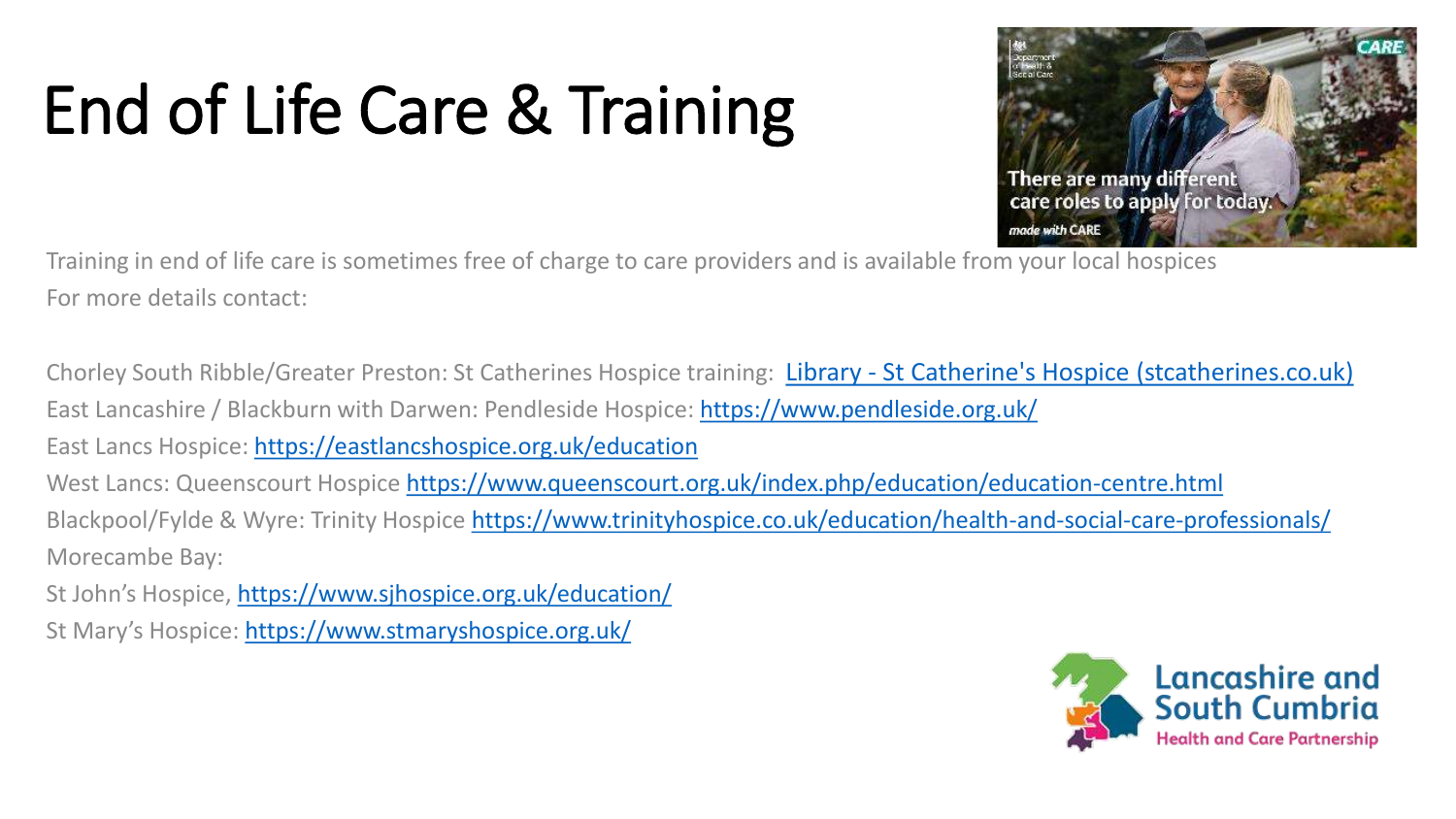## Clinical Risk Management Training



#### **[Clinical Risk Management Training -](https://www.e-lfh.org.uk/programmes/clinical-risk-management-training/) e-Learning for Healthcare**

<https://www.e-lfh.org.uk/programmes/clinical-risk-management-training>

The core course, 'Clinical **Risk Management Training**', comprises **seven sessions and one assessment session**. The second module, 'Community of Interest', is an area where people can find knowledge and share good practice.

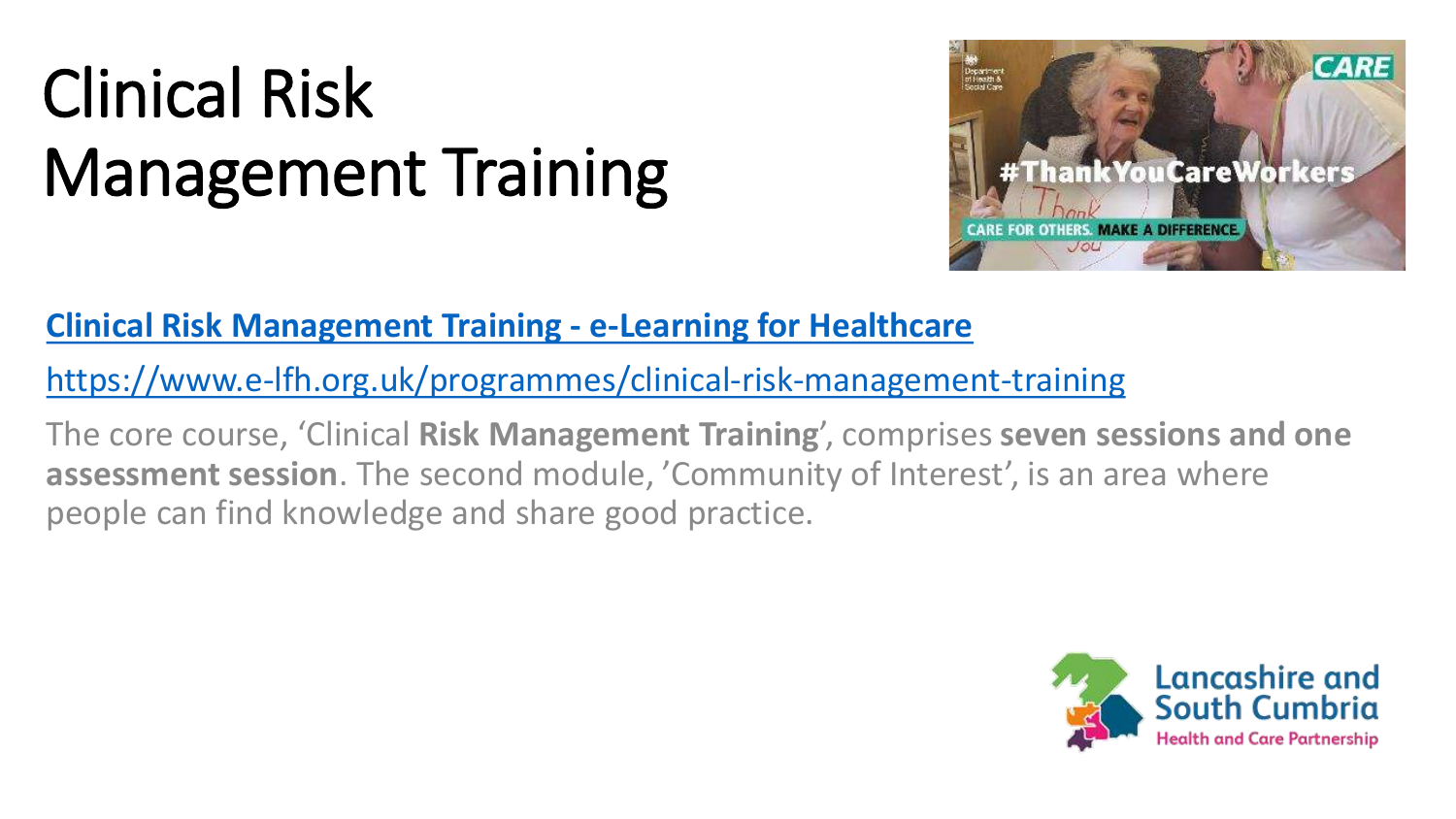### BAME staff Risk Assessment:



Black, Asian and Minority Ethnic (BAME) groups are at markedly higher risk of developing and dying from COVID-19

NWADASS have developed a practical toolkit for managers in any adult social care setting including:

Links to examples of risk assessments from a range of sectors

Includes identifying appropriate mitigations

Managers to adapt for their own organisation and staff

The toolkit can be found at: <https://www.nwadass.org.uk/bame-risk-tool>

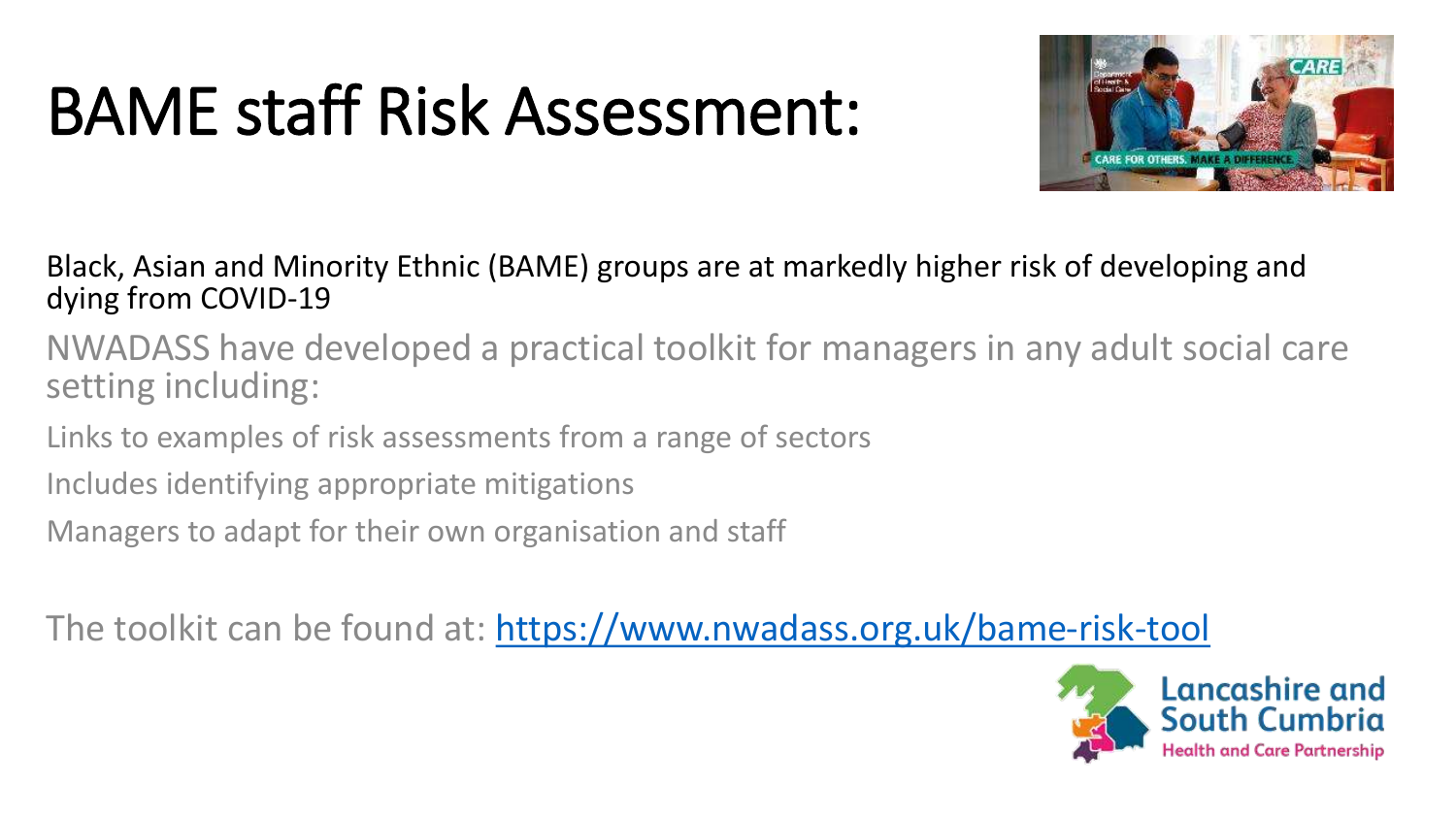## Fee paying Courses:

The following are links to fee paying courses which have been requested or suggested by organisations in L&SC, some of the courses have a free training offer for a time limited period. Alternatives are available and endorsement for training care providers can be found on Skills for Care website here: [https://www.skillsforcare.org.uk/Learning-development/Find-an-endorsed-provider/Find-an-endorsed](https://www.skillsforcare.org.uk/Learning-development/Find-an-endorsed-provider/Find-an-endorsed-provider.aspx)provider.aspx

**1. Mental Health First Aider** courses.

St John's Ambulance: <https://www.sja.org.uk/courses/workplace-mental-health-first-aid/>

Nutshell Training:<https://www.nutshelltraining.co.uk/mental-health-first-aid/>

2. An online **Care Certificate** is available in 1 online course accompanied by 1 training Portfolio, and takes a blended learning approach to all 15 standards of the Care Certificate.

<https://landing.careskillsacademy.co.uk/the-new-care-certificate/>

3. The Skills platform hosts a number of courses for online **Moving and Handling** [training: https://www.ihasco.co.uk/courses/detail/moving](https://www.ihasco.co.uk/courses/detail/moving-and-handling-people)and-handling-people

4. The skills platform has links to a number of paid online **Managing Behaviours that Challenge** courses:

<https://www.skillsplatform.org/health/challenging-behaviour-training>

5. Visit [www.teleswallowing.com](http://www.teleswallowing.com/) for speech and language therapy, for care home staff needing training in dysphagia and to become a telehealth partner to assist speech and language therapists to make remote consultations.

6. **Stocks Hall** now have a direct link to mandatory training courses for all social care providers to access:

<https://stockshall.elearninghippo.com/>



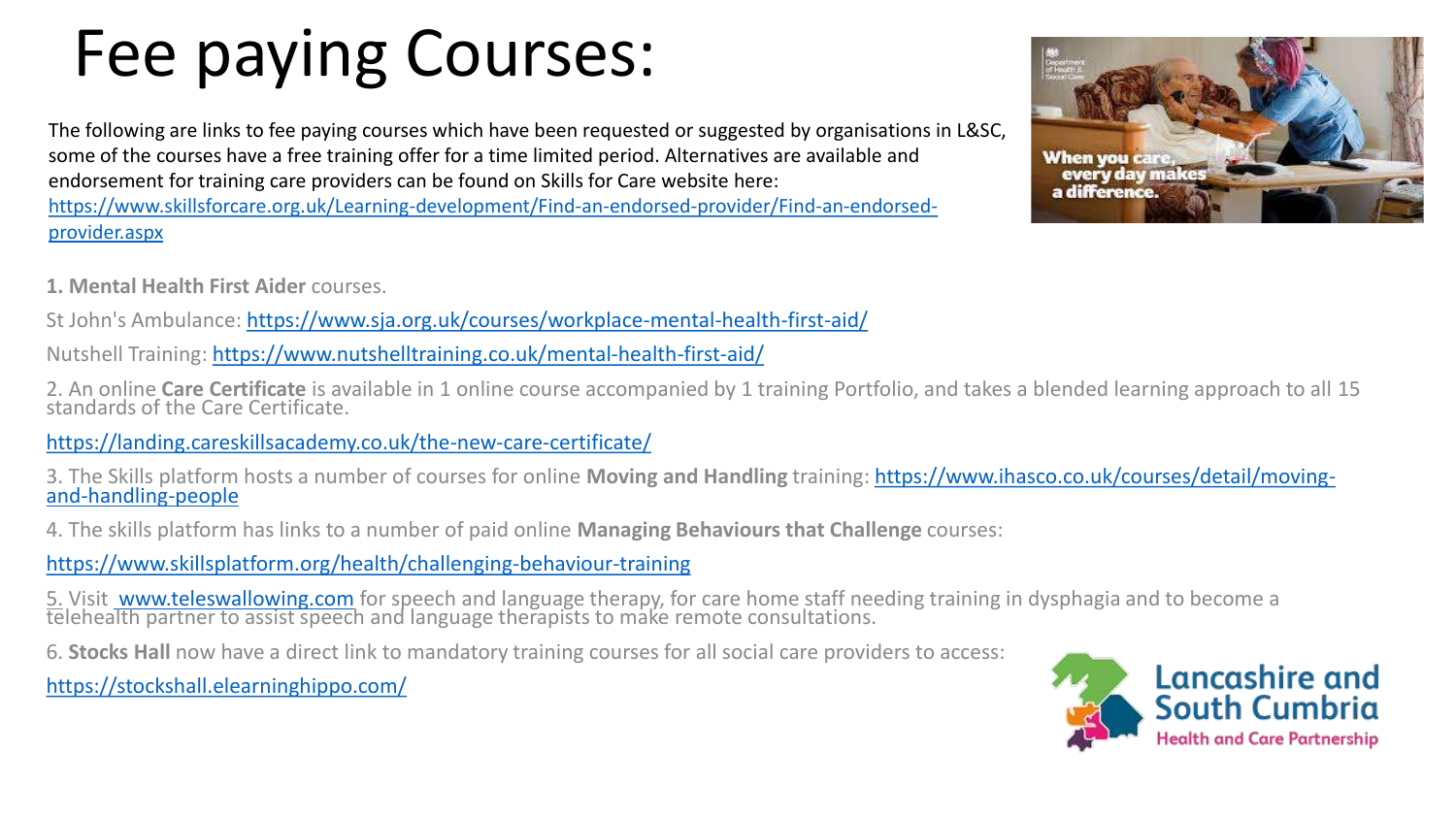# Local Training and Education:



The HLSC Summit booklet provides a list of colleges in each ICP area (Bay/ Fylde / Pennine / Central / West Lancs).

This gives all the information needed to plan staff training including college contact details, course details and funding.

It also gives details of bespoke training offers available and organisations delivering training across Lancashire and Cumbria.

Please click here:



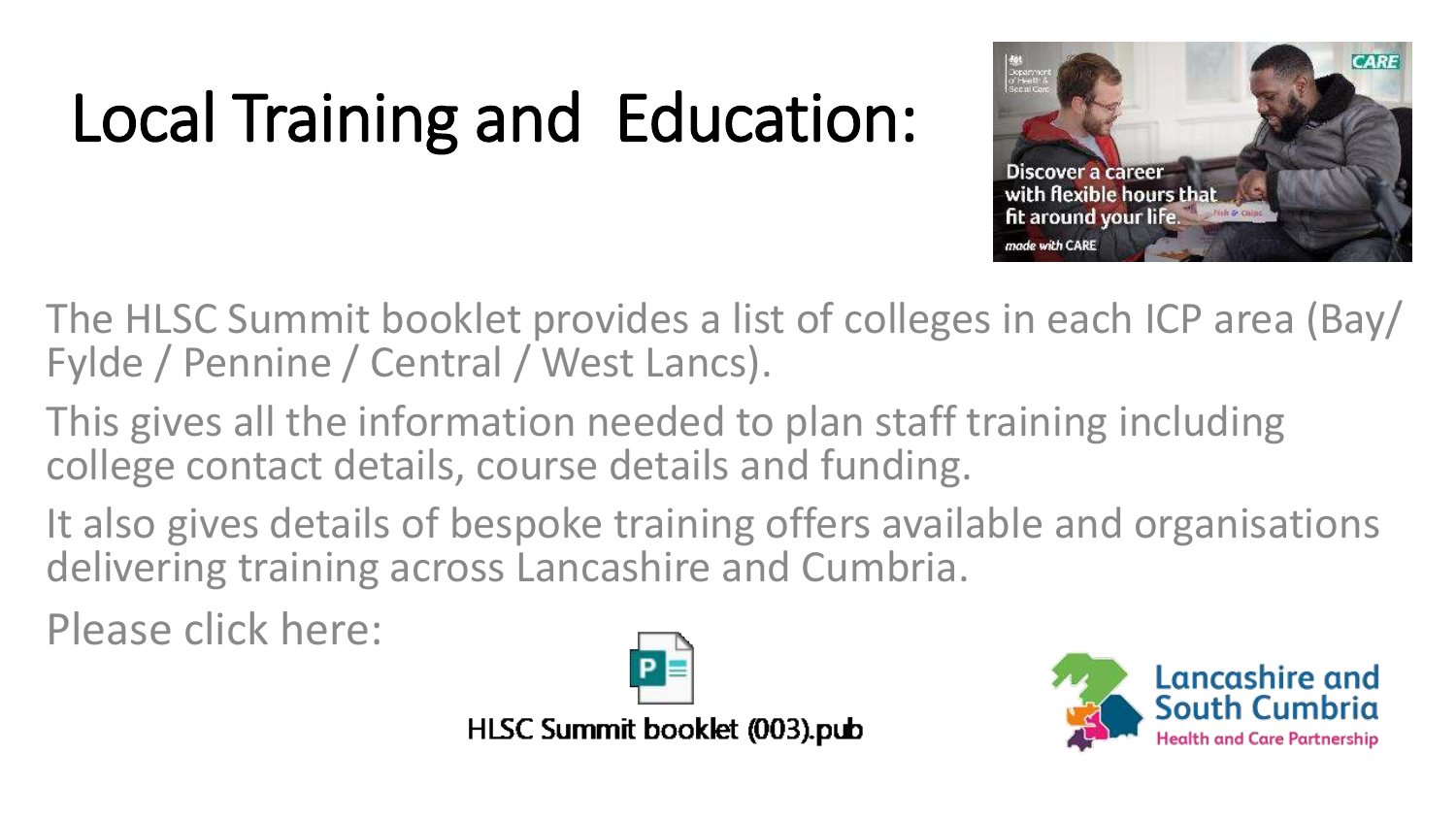

### Apprenticeships:

#### [Look here for an Adult Social Care Employers Quick Guide to apprenticeships](https://www.healthierlsc.co.uk/application/files/6815/7175/3859/Employers_Quick_Guide_2sided.pdf)

For further information including FAQs and step by step details on how to plan, recruit and deliver an apprenticeship, go to our website here: [www.NHScareersnw.com](http://www.nhscareersnw.com/)

'Sorted' is a Guide produced by Lancashire Work Based Learning forum which shows which courses are available with the selected Training Provider or you can select a course and see which Training Providers run the selected course.

For a list of Lancashire based training providers offering apprenticeships training please take a look at Sorted [here](http://www.lancsforum.co.uk/sorted)

For providers wishing to find out further information regarding employing a social care apprentice, including how to claim funding from the [Workforce Development Fund](https://www.skillsforcare.org.uk/Learning-development/Funding/Workforce-Development-Fund/Workforce-Development-Fund.aspx) please visit the [Skills for Care](https://www.skillsforcare.org.uk/Learning-development/Apprenticeships/Apprenticeships.aspx) website.

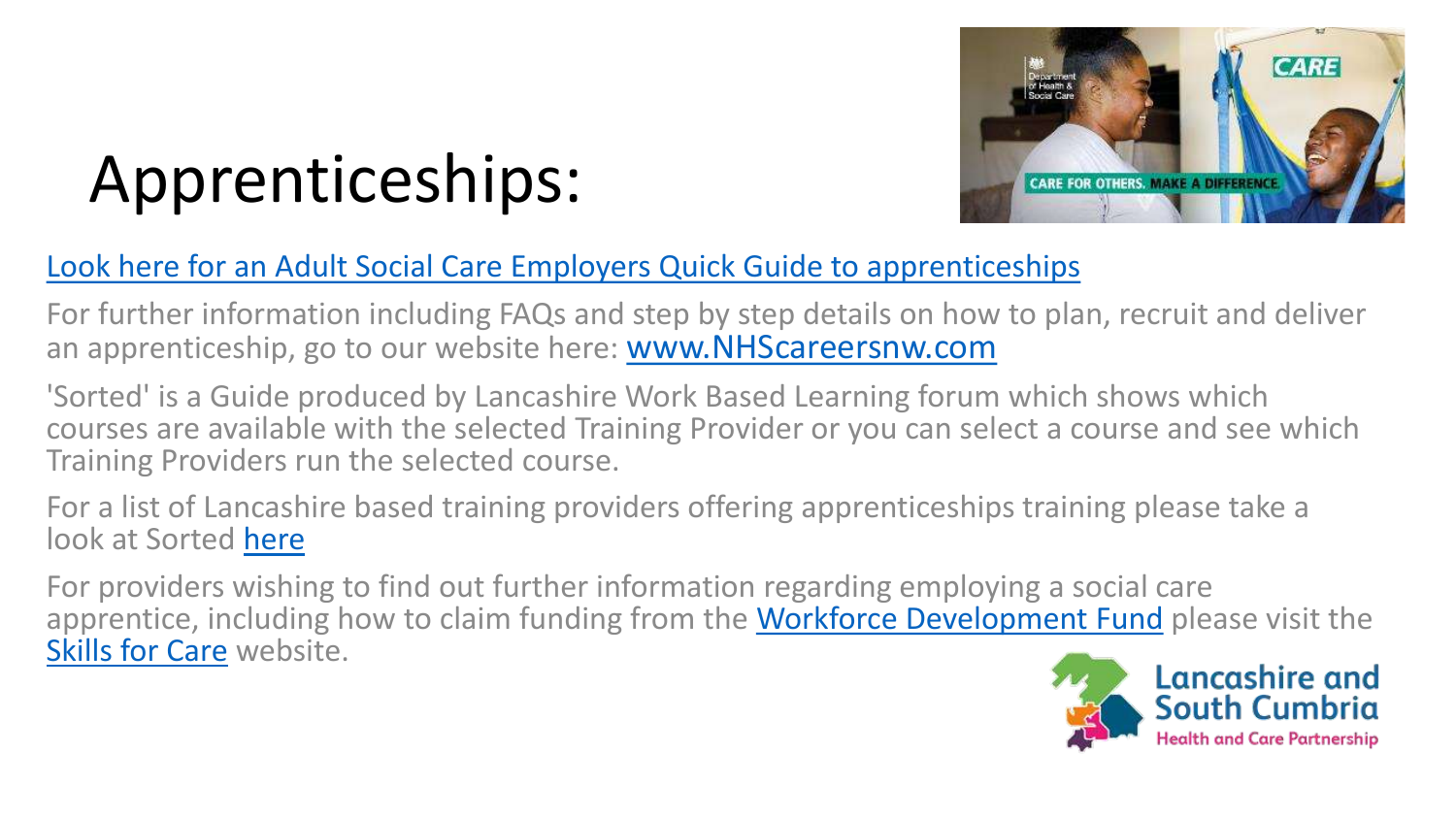## NECS Capacity Tracker

The Capacity Tracker is a very important tool to help you update and reflect any changes within your care setting. The information collected is crucial and is reviewed on a daily basis by teams across the DHSC and NHSE to be able to target support where it is most needed.



*The Capacity Tracker system is key to you providing a safe patient service, protecting acute capacity and keeping business viability*

*Information should be updated on a daily basis and reflect any changes within your care setting. An important action that we are asking you to complete straight away is to make sure that your contact details are up to date, including an email address.*

*The Capacity Tracker team are always on hand to help you with any issues or queries you may have ([necsu.CapacityTracker@nhs.net\)](mailto:necsu.CapacityTracker@nhs.net) or 0191 691 3729*

*There are resources available on the Capacity Tracker website, follow the Help drop down to access guidance and information and the main menu will have updates and important changes that have been made to the Capacity Tracker.*

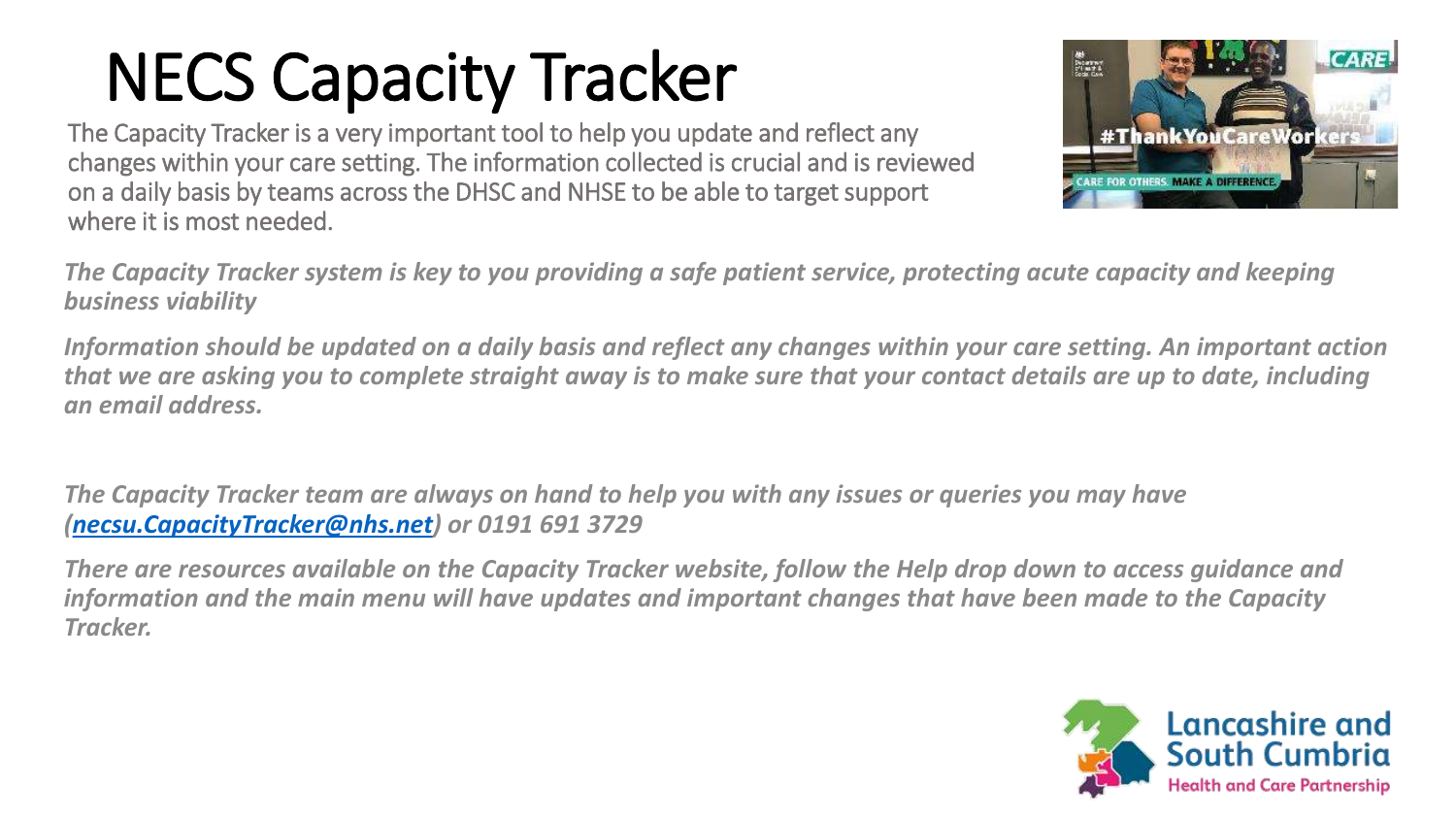# Skills for Care Registered Managers Webinars & bitesize guides



**The registered manager webinars cover a range of topics to support managers and their services and have been developed since the start of the pandemic.**

They are delivered to a live audience and recorded for further viewing which you can watch below. They are 30 minutes long and some of the webinars are also supported with bite size resources.

**Webinars cover the following 7 categories:**

**① [Training](https://www.skillsforcare.org.uk/Leadership-management/support-for-registered-managers/Registered-Manager-webinars.aspx#Training) ⑤ [Wellbeing](https://www.skillsforcare.org.uk/Leadership-management/support-for-registered-managers/Registered-Manager-webinars.aspx#Teamwellbeing)**

- **② [HR](https://www.skillsforcare.org.uk/Leadership-management/support-for-registered-managers/Registered-Manager-webinars.aspx#HR) ⑥ [Technology](https://www.skillsforcare.org.uk/Leadership-management/support-for-registered-managers/Registered-Manager-webinars.aspx#Technology)**
- **③ [Recruitment](https://www.skillsforcare.org.uk/Leadership-management/support-for-registered-managers/Registered-Manager-webinars.aspx#Recruitment) ⑦ [End of life](https://www.skillsforcare.org.uk/Leadership-management/support-for-registered-managers/Registered-Manager-webinars.aspx#Endoflife)**
- **[Leading your service](https://www.skillsforcare.org.uk/Leadership-management/support-for-registered-managers/Registered-Manager-webinars.aspx#Leadingyourservice)**



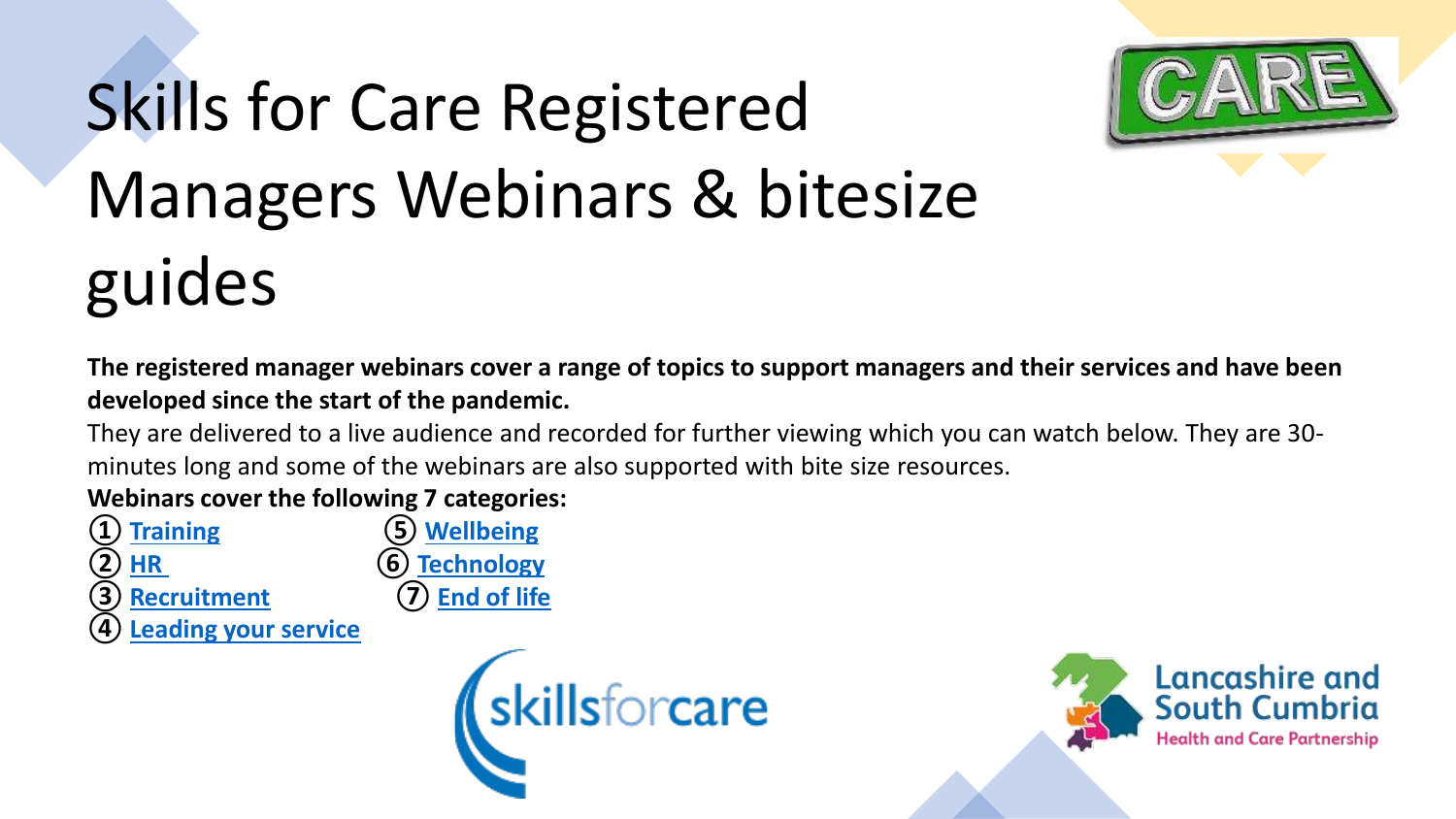# Getting your COVID Vaccine



Vaccination is an absolutely crucial element of our defence against this virus, and although it is no longer mandatory, it is recommended for all care home staff. To book your vaccine: [https://www.nhs.uk/conditions/coronavirus-covid-19/coronavirus-vaccination/book-coronavirus](https://www.nhs.uk/conditions/coronavirus-covid-19/coronavirus-vaccination/book-coronavirus-vaccination)vaccination

Please see below access to information and tools for care managers to speak to staff who are currently hesitating in taking the COVID vaccine, it also has a link to e-learning:

[www.healthyconversationskills.co.uk/vaccineconfidence](http://www.healthyconversationskills.co.uk/vaccineconfidence)

For further information and support, film clips showing health and care staff talking about the vaccine can be found here:

<https://www.healthierlsc.co.uk/CovidVaccination/videos>

[https://drive.google.com/drive/folders/127xxFvWKeusSg5eKjTlO5LD49wFNV](https://drive.google.com/drive/folders/127xxFvWKeusSg5eKjTlO5LD49wFNVTVM?wp-linkindex=2) TVM?wp-linkindex=2